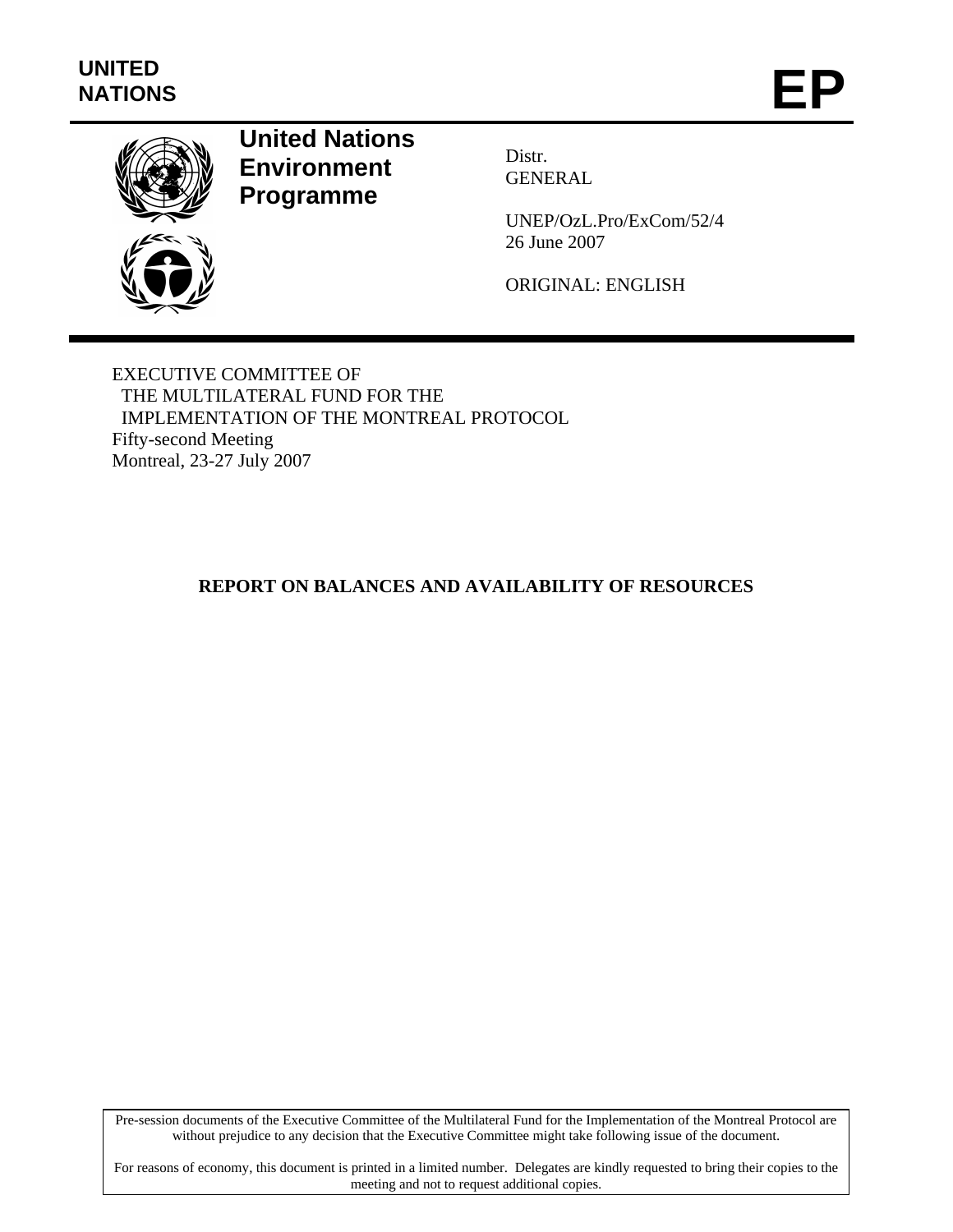### **Introduction**

1. This document presents a summary of the financial adjustments indicated by the implementing agencies and agreed to by the Fund Secretariat, as well as adjustments to bilateral contributions. It includes statistical data from projects with balances that have been held for over the allowable 12-month period following completion of the project, as required by decision 28/7. The data presented are based on the reporting format that has been developed pursuant to decision 31/2 and include both obligated and un-obligated balances. Further to decision 41/92, this document also indicates the level of resources available to the Executive Committee in cash and promissory notes as recorded in the Status of Contributions (UNEP/OzL.Pro/ExCom/52/3), plus the amount of funds returned from projects as stated in the report on balances.

# **Funds being returned to the 52nd Meeting**

2. Information supplied by the implementing agencies indicates that a total of US \$1,525,904 plus agency support costs will be returned to the  $52<sup>nd</sup>$  Meeting. This amount is calculated taking into account completed projects with balances.

3. Table 1 indicates the level of funds being returned by each agency.

### Table 1

| <b>Agency</b> | <b>Funds from</b><br>completed<br>projects | <b>Funds from</b><br>cancelled projects | <b>Funds from</b><br>ongoing projects | <b>Total funds to be</b><br>returned to the<br>$52nd$ Meeting |
|---------------|--------------------------------------------|-----------------------------------------|---------------------------------------|---------------------------------------------------------------|
| <b>UNDP</b>   | 326,782                                    | 204,660                                 | 0                                     | 531,442                                                       |
| <b>UNEP</b>   | 196,766                                    | 19,000                                  | 0                                     | 215,766                                                       |
| <b>UNIDO</b>  | 62,064                                     | 0                                       | 0                                     | 62,064                                                        |
| World Bank    | 656,632                                    | 0                                       | 60,000                                | 716,632                                                       |
| Sub-total     | 1,242,244                                  | 223,660                                 | 60,000                                | 1,525,904                                                     |
| Canada        | 650                                        | 0                                       |                                       | 650                                                           |
| Germany       | 3,682                                      | $\Omega$                                | 0                                     | 3,682                                                         |
| Japan         | 5,501                                      | $\Omega$                                | 0                                     | 5,501                                                         |
| <b>TOTAL</b>  | 1,252,077                                  | 223,660                                 | 60,000                                | 1,535,737                                                     |

# FUNDS TO BE RETURNED TO THE 52<sup>nd</sup> MEETING (US \$)

### **Adjustments to bilateral contributions**

4. The Government of Canada is returning US \$650 in projects costs and US \$100 in support costs for the project preparation of the terminal phase-out management plan in Burkina Faso (BKF/PHA/47/PRP/19). The TPMP was prepared and submitted to the  $50<sup>th</sup>$  Meeting.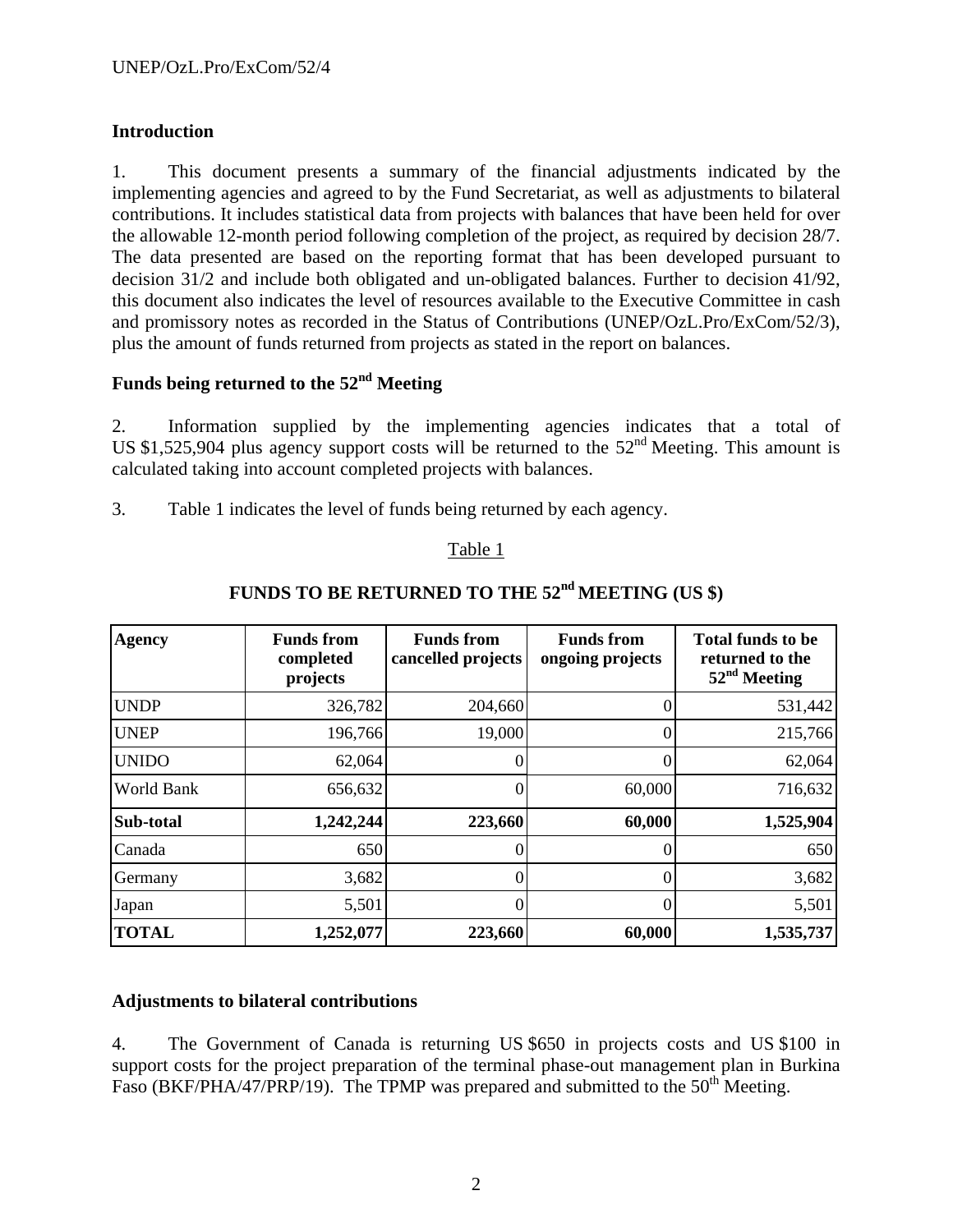5. The Government of Germany is returning funds for the following the projects at the amounts indicated:

| Code               | <b>Project Title</b>                                                                                                     | <b>Project</b><br>costs<br>returned<br>(US\$) | <b>Associated support</b><br>costs (US\$) |
|--------------------|--------------------------------------------------------------------------------------------------------------------------|-----------------------------------------------|-------------------------------------------|
| IND/FOA/36/INV/350 | Conversion from CFC-11 to water-based technology at Precision Engineering<br>Tools and Components                        | 26                                            |                                           |
| IND/FOA/36/INV/351 | Conversion from CFC-11 to water-based technology at Pramukh Poly-<br>Products                                            | Ω                                             |                                           |
| MAR/REF/28/TAS/12  | National CFC-12 recovery and recycling programme and demonstration of<br>retrofit technology in commercial refrigeration | 3,647                                         |                                           |
| <b>TOTAL</b>       |                                                                                                                          | 3,682                                         |                                           |

6. The Government of Japan informed the Fund Secretariat that the following projects were financially completed in March 2006 and that the remaining funds could be returned to the  $52<sup>nd</sup>$  Meeting:

| Code                      | <b>Project Title</b>                                                                                                                                     | Project<br>costs<br>returned<br>(US\$) | <b>Associated</b><br>support costs<br>(US\$) |
|---------------------------|----------------------------------------------------------------------------------------------------------------------------------------------------------|----------------------------------------|----------------------------------------------|
| CPR/REF/31/TAS/359        | Strategy for the refrigeration servicing sector in China                                                                                                 | 1,376                                  | 179                                          |
| <b>IDS/FOA/37/INV/145</b> | Phase-out of CFC-11 by conversion to HCFC-141b in the manufacture of rigid<br>polyurethane foam for insulating purposes at Aneka Citra Refrigeratama Co. | 377                                    | 49                                           |
| IDS/FOA/37/INV/146        | Phase-out of CFC-11 by conversion to HCFC-141b in the manufacture of rigid<br>polyurethane foam for insulating purposes at Bina Teknik Co.               | 541                                    | 70                                           |
| NIR/FOA/32/INV/73         | Phasing out of CFC-11 in the manufacture of flexible slabstock foam at Eastern<br>Wrought Iron Limited by conversion to methylene chloride               | 3.207                                  | 417                                          |
| <b>TOTAL</b>              |                                                                                                                                                          | 5,501                                  | 715                                          |

7. Japan indicated that the funds for the foam project in Nigeria would be returned directly to the Treasurer by UNDP (UNOPS) on behalf of Japan. UNEP, implementing on behalf of Japan, indicated that it would return the funds for the refrigeration servicing sector project in China directly to the Treasurer.

### **Projects with Balances by Year of Completion**

8. Table 2 indicates the number of projects with balances that are still being held by the implementing agencies and the years in which those projects were completed. It shows that for projects completed up to and including 31 May 2006 (at least 12 months previously) implementing agencies had balances that totalled US \$28,910,464.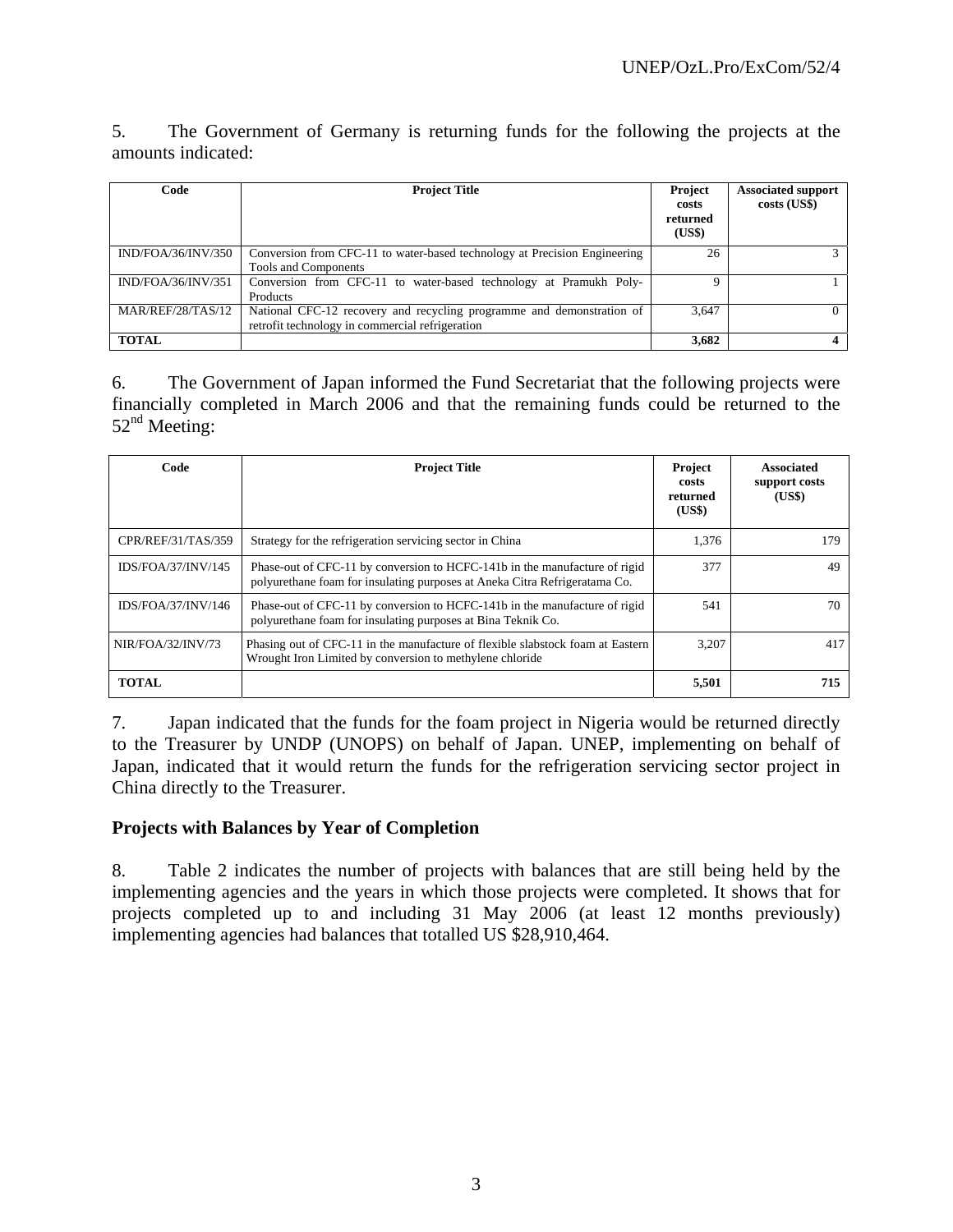### Table 2

| Year<br>completed                                |                | Number of projects and amount of balances reported by agency |                |                 |                |          |                   |            |               |              |  |
|--------------------------------------------------|----------------|--------------------------------------------------------------|----------------|-----------------|----------------|----------|-------------------|------------|---------------|--------------|--|
|                                                  |                | <b>UNDP</b>                                                  | <b>UNEP</b>    |                 | <b>UNIDO</b>   |          | <b>World Bank</b> |            | <b>TOTAL</b>  |              |  |
|                                                  | <b>Number</b>  | USS                                                          | <b>Number</b>  | US <sub>s</sub> | <b>Number</b>  | USS      | <b>Number</b>     | USS        | <b>Number</b> | USS          |  |
| 2001                                             | $\Omega$       | $\Omega$                                                     |                | 1,579           | $\Omega$       | $\Omega$ | $\mathbf{0}$      | $\Omega$   |               | 1,579        |  |
| 2002                                             |                | 2,356                                                        | $\overline{2}$ | 52,553          | $\Omega$       | $\Omega$ |                   | 403,729    | 4             | 458,638      |  |
| 2003                                             | 7              | 28,302                                                       | 5              | 124,810         |                | 12,116   | 5                 | 2,860,208  | 18            | 3,025,436    |  |
| 2004                                             | 14             | 116,116                                                      | 29             | 566,450         | 6              | 656,701  | 5                 | 6,052,999  | 54            | 7,392,266    |  |
| 1 January 2005<br>to 31 May 2005                 | 2              | 14,632                                                       | 6              | 117,235         |                | 9,860    | 3                 | 3,109,449  | 12            | 3,251,176    |  |
| <b>Projects</b><br>completed over<br>2 years ago | 24             | 161,406                                                      | 43             | 862,627         | 8              | 678,677  | 14                | 12,426,385 | 89            | 14,129,095   |  |
| 1 June 2005 to<br>31 May 2006                    | 14             | 339.429                                                      | 31             | 916,319         | 9              | 114,175  | 11                | 13,411,446 | 65            | 14,781,369   |  |
| Sub-total                                        | 38             | 500,835                                                      | 74             | 1,778,946       | 17             | 792,852  | 25                | 25,837,831 | 154           | 28,910,464   |  |
| Cancelled<br>project                             |                | 107,248                                                      | $\Omega$       | 0               |                | 10,533   | $\Omega$          | 0          | 2             | 117,781      |  |
| Ongoing project                                  | $\overline{0}$ | $\Omega$                                                     | $\overline{2}$ | 74,648          | $\overline{0}$ | $\Omega$ | $\Omega$          | $\Omega$   | 2             | 74,648       |  |
| <b>TOTAL</b>                                     | 39             | 608,083                                                      | 76             | 1,853,594       | 18             | 803,385  | 25                | 25,837,831 | 158           | 29, 102, 893 |  |

# **BALANCES HELD BY YEAR OF PROJECT COMPLETION**

9. At its 47<sup>th</sup> Meeting, the Executive Committee requested that the Fund Secretariat continues to monitor multi-year annual tranches in the context of documents on implementation delays and project balances (decision 47/50(b)(ii)).

10. The World Bank holds the highest reported balance (US \$25,837,831), with US \$25,779,893 attributable to multi-year annual tranches. UNEP holds a total balance of US \$1,853,594, of which US \$155,480 is attributable to multi-year agreements (MYAs). UNIDO holds a total balance of US \$803,385, of which US \$186,191 is attributable to MYAs. UNDP has the lowest reported balance (US \$608,083) with no balance attributable to MYAs. UNEP also has the highest number of projects with balances (76) followed by UNDP (39), UNIDO (18), and the World Bank (25).

11. All agencies have projects that were completed over two years ago that have remaining balances. Most of the funds (US \$12,426,385 of US \$14,129,095) are attributed to the World Bank's 14 reported projects that were completed over two years ago. UNEP has 43 projects that were completed over two years ago, with balances totalling US \$862,627.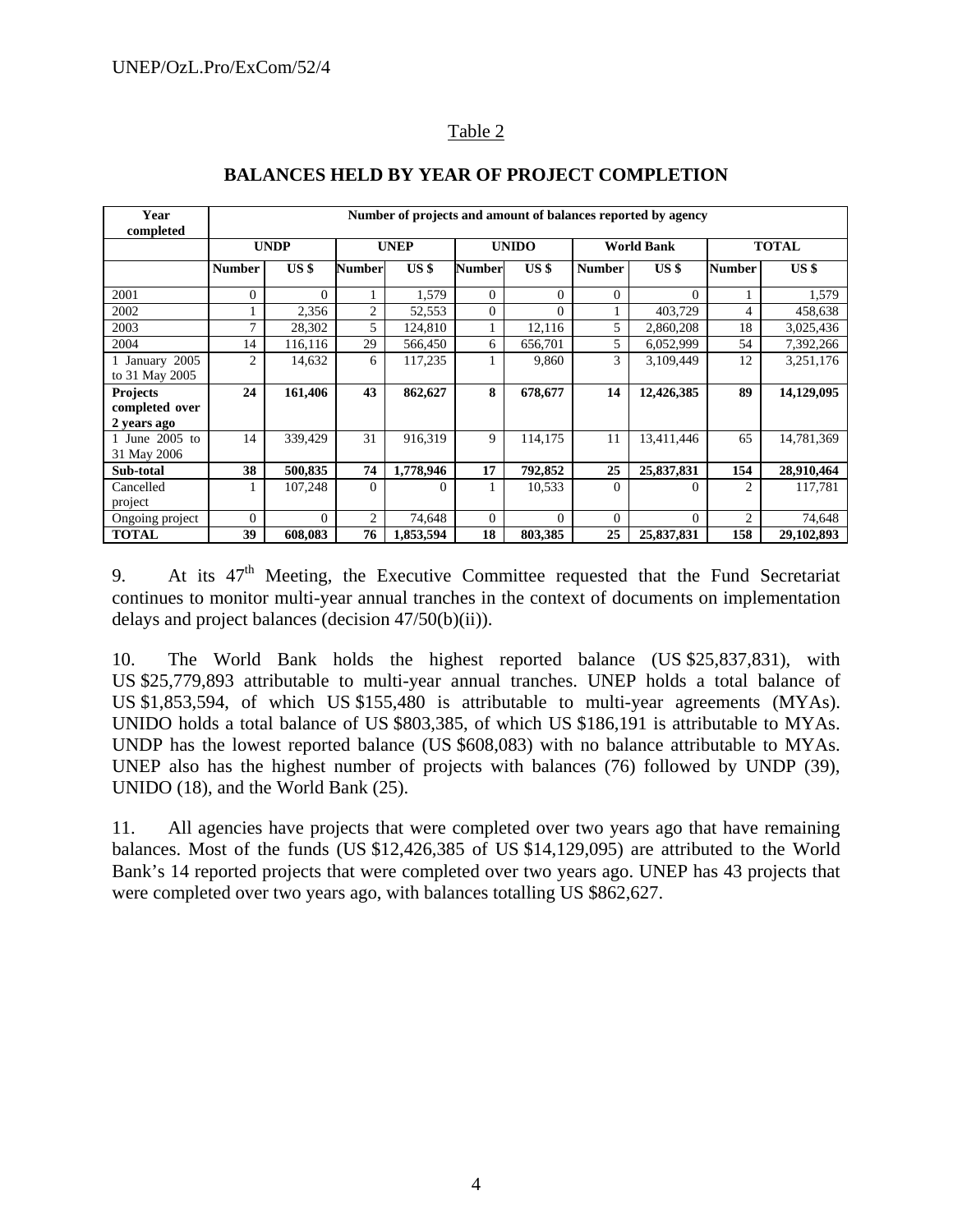### **Obligated and Un-obligated Balances**

12. The level of balances classified as obligated and un-obligated for the four implementing agencies are as follows:

### Table 3

### **OBLIGATED AND UN-OBLIGATED BALANCES BY AGENCY FOR PROJECTS WITH BALANCES (US \$)**

| <b>Agency</b>     | <b>Obligated balances</b> | <b>Un-obligated balances</b> | <b>Total</b> |
|-------------------|---------------------------|------------------------------|--------------|
| <b>UNDP</b>       | 608,083                   |                              | 608,083      |
| <b>UNEP</b>       | 173,302                   | 1,680,292                    | 1,853,594    |
| <b>UNIDO</b>      | 732,541                   | 70,844                       | 803,385      |
| <b>World Bank</b> | 25,837,831                |                              | 25,837,831   |
| <b>TOTAL</b>      | 27,351,757                | 1,751,136                    | 29,102,893   |

13. Of the total balance of US \$29,102,893 from completed, cancelled and ongoing projects, US \$27,351,757 is obligated (which means that these funds are expected to be spent) and US \$1,751,136 has not been obligated. Implementing agencies are required to report reasons why any un-obligated balances could not be returned within the required time-frame, and to indicate when they will be returned (decision  $31/2(a)(ii)$ ). Annex I presents additional information on obligated and un-obligated balances, by agency.

14. UNDP has 38 completed projects and one closed project. It has no un-obligated balances. The overall number of projects with balances has decreased from 72 projects reported to the  $51<sup>st</sup>$  Meeting to 39 reported to the  $52<sup>nd</sup>$  Meeting. The overall level of balances has decreased from US \$987,972 to US \$608,083.

15. UNEP has 74 completed projects, two ongoing projects, and total un-obligated balances of US \$1,680,292. The overall number of projects with balances has decreased from 85 projects reported to the  $51<sup>st</sup>$  Meeting to 76 reported to the  $52<sup>nd</sup>$  Meeting, and the overall level of balances has decreased from US \$2.2 million to US \$1.85 million.

16. UNIDO has 17 completed projects, one closed project, and un-obligated balances of US \$70,844. The overall number of projects with balances has decreased from 25 projects reported to the 51<sup>st</sup> Meeting to 18 reported to the 52<sup>nd</sup> Meeting and the overall level of balances has decreased from US \$1.95 million to US \$803,385.

17. The World Bank holds US \$25,837,831 in obligated balances for completed projects, of which US \$25,779,893 was for multi-year projects. It has no un-obligated balances. The overall number of projects with balances has increased from four projects reported to the  $51<sup>st</sup>$  Meeting to 25 reported to the  $52<sup>nd</sup>$  Meeting and the overall level of balances has increased from US \$375,028 to US \$25.8 million. This is mainly due to the fact that the World Bank did not report on MYA projects at the  $51<sup>st</sup>$  Meeting.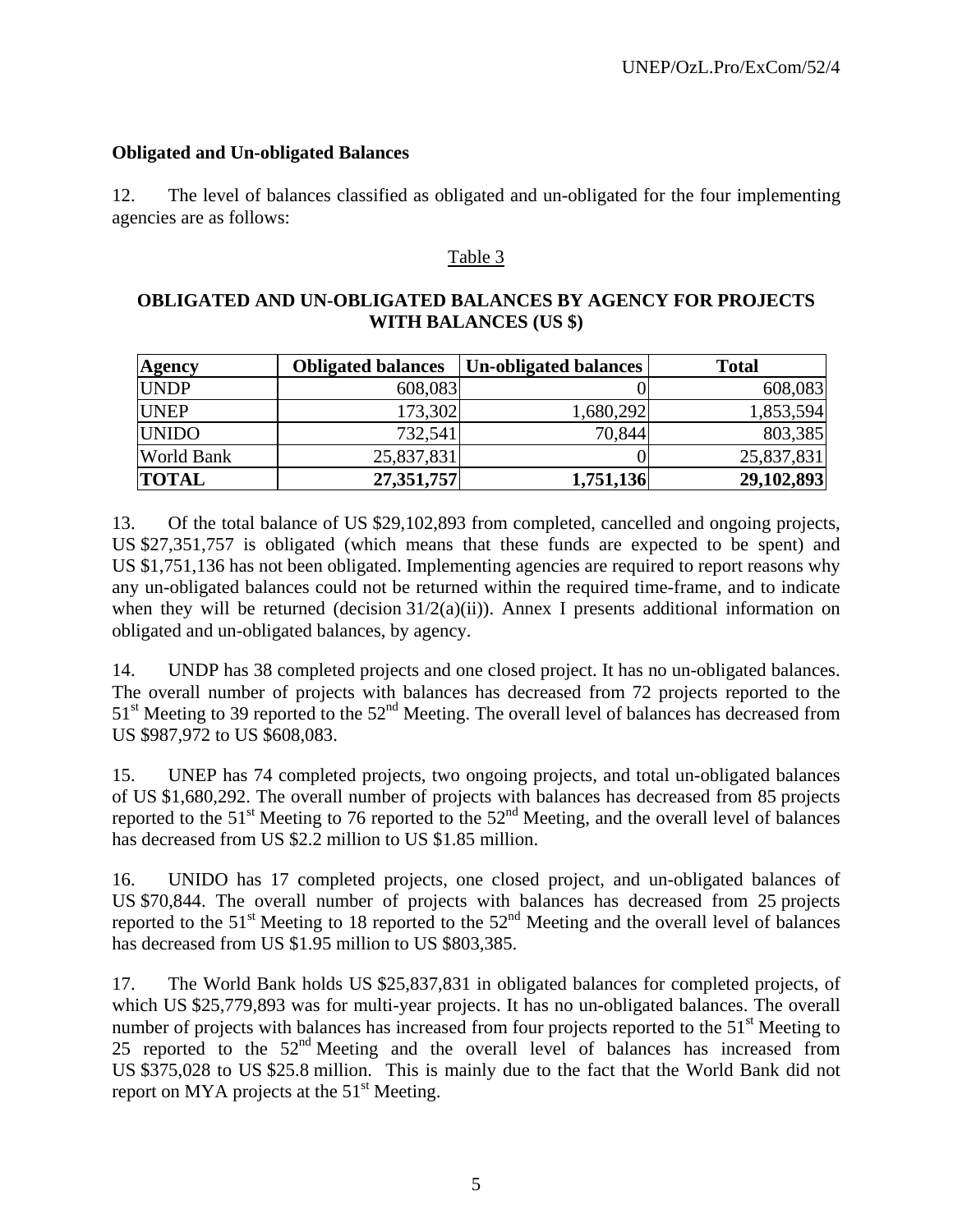### **Agency Support Costs**

18. At its 35<sup>th</sup> Meeting, the Executive Committee requested that implementing agencies return all agency support costs associated with remaining funds from projects. If expenditures had been incurred from these costs, the implementing agencies should provide an explanation and return the balance of funds (decision 35/13(k)). Table 4 indicates that a total of US \$180,986 in agency support costs will be returned at the  $52<sup>nd</sup>$  Meeting.

#### Table 4

| <b>Agency</b> | <b>Funds from</b><br>completed<br>projects | <b>Funds from</b><br>cancelled<br>projects | <b>Funds from</b><br>ongoing projects | <b>Total funds to be</b><br>returned to the<br>$52nd$ Meeting |
|---------------|--------------------------------------------|--------------------------------------------|---------------------------------------|---------------------------------------------------------------|
| <b>UNDP</b>   | 42,300                                     | 18,119                                     |                                       | 60,419                                                        |
| <b>UNEP</b>   | 24,729                                     | 2,470                                      |                                       | 27,199                                                        |
| <b>UNIDO</b>  | 4,867                                      |                                            |                                       | 4,867                                                         |
| World Bank    | 84,001                                     |                                            | 4,500                                 | 88,501                                                        |
| <b>TOTAL</b>  | 155,897                                    | 20,589                                     | 4,500                                 | 180,986                                                       |
| Canada        | 100                                        |                                            |                                       | 100                                                           |
| Germany       | 4                                          |                                            |                                       | $\overline{4}$                                                |
| Japan         | 715                                        |                                            |                                       | 715                                                           |
| <b>TOTAL</b>  | 156,716                                    | 20,589                                     | 4,500                                 | 181,805                                                       |

# **ADMINISTRATIVE SUPPORT COSTS RETURNED TO THE 52nd MEETING (US \$)**

### **Project transfers**

19. The Government of Georgia sent a request to the Fund Secretariat to transfer its institutional strengthening project (GEO/SEV/51/INS/23) from UNEP to UNDP. UNEP received US \$60,667 for the project but no agency fees. The transfer would involve an additional approval of agency fees for the project. Therefore, the Committee may wish to transfer US \$60,667 from UNEP to UNDP and approve US \$4,550 for agency fees for UNDP.

### **Total Resources Available for the 52nd Meeting**

20. The status of contributions and disbursements as at 22 June 2007 indicates that the Treasurer had a balance available amounting to US \$76,100,160 in cash and promissory notes. The total level of balances returned by multilateral implementing agencies, including agency support costs is US \$1,706,890. Therefore, as of 25 June 2007, the total level of resources available for approvals by the Executive Committee at its 52nd Meeting is US \$77,807,050. The issue of resources available for the  $52<sup>nd</sup>$  Meeting in the light of value of potential approvals is addressed in the document Overview of issues identified during project review (UNEP/OzL.Pro/ExCom/52/20).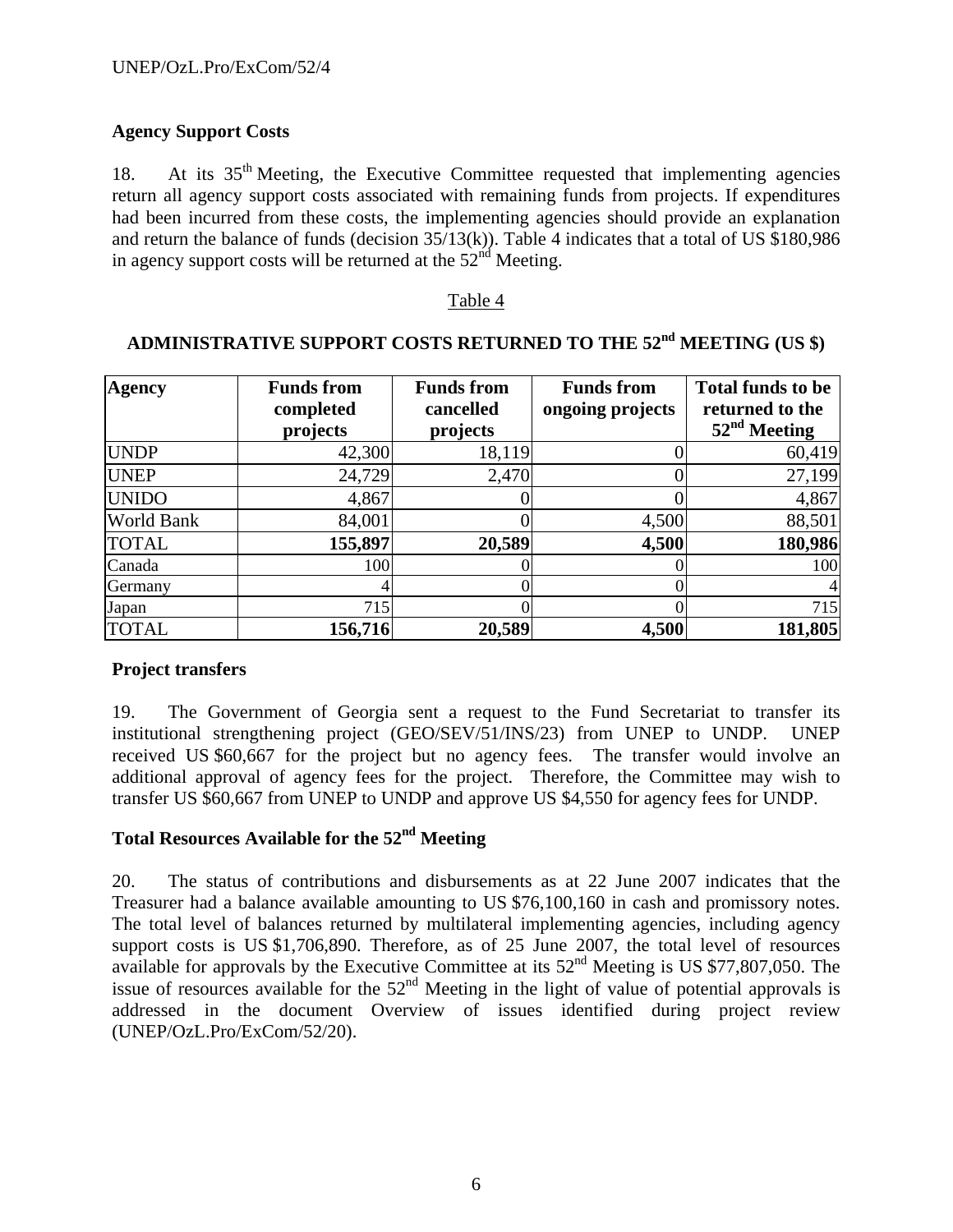### **COMMENTS**

21. There remains a high level of un-obligated resources (US \$1,680,292) held by UNEP for completed projects. There are balances from 68 projects which were originally approved at a level of US \$11,664,495. The reasons given by UNEP for these balances included, *inter alia*, cancellation and re-obligation of funds and recording of expenditures in 2007, clarification of final expenses, outstanding expenses and expenditure reports, and issues with respect to coordinating with, and reporting by, UNDP.

22. Since funds should normally be obligated before a project is completed, the Executive Committee may wish to urge UNEP to resolve these balances and report on their resolution to the  $53<sup>rd</sup>$  Meeting.

### **RECOMMENDATIONS**

- 23. The Executive Committee may wish to:
	- (a) Note the report on balances and availability of resources contained in UNEP/OzL.Pro/ExCom/52/4;
	- (b) Note the net level of funds being returned by the multilateral implementing agencies to the  $52<sup>nd</sup>$  Meeting amounting to US \$1,525,904 against project balances. This includes the return of US \$531,442 from UNDP, US \$215,766 from UNEP, US \$62,064 from UNIDO, and US \$716,632 from the World Bank;
	- (c) Note the net level of support costs being returned by the multilateral implementing agencies to the  $52<sup>nd</sup>$  Meeting amounting to US \$180,986 against project support cost balances. This includes the return of US \$60,419 from UNDP, US \$27,199 from UNEP, US \$4,867 from UNIDO, and US \$88,501 from the World Bank;
	- (d) Note that multilateral implementing agencies had balances totalling US \$14,129,095 excluding support costs from projects completed over two years ago. This includes US \$161,406 plus support costs from UNDP, US \$862,627 plus support costs from UNEP, US \$678,677 plus support costs from UNIDO, and US \$12,426,385 plus support costs from the World Bank;
	- (e) Urge UNEP to resolve the US \$1,680,292 in un-obligated balances and report on their resolution to the  $53<sup>rd</sup>$  Meeting;
	- (f) Note that US \$750 should be deducted from bilateral contributions of Canada as a result of funds being returned from the project preparation of the terminal phaseout management plan in Burkina Faso (BKF/PHA/47/PRP/19);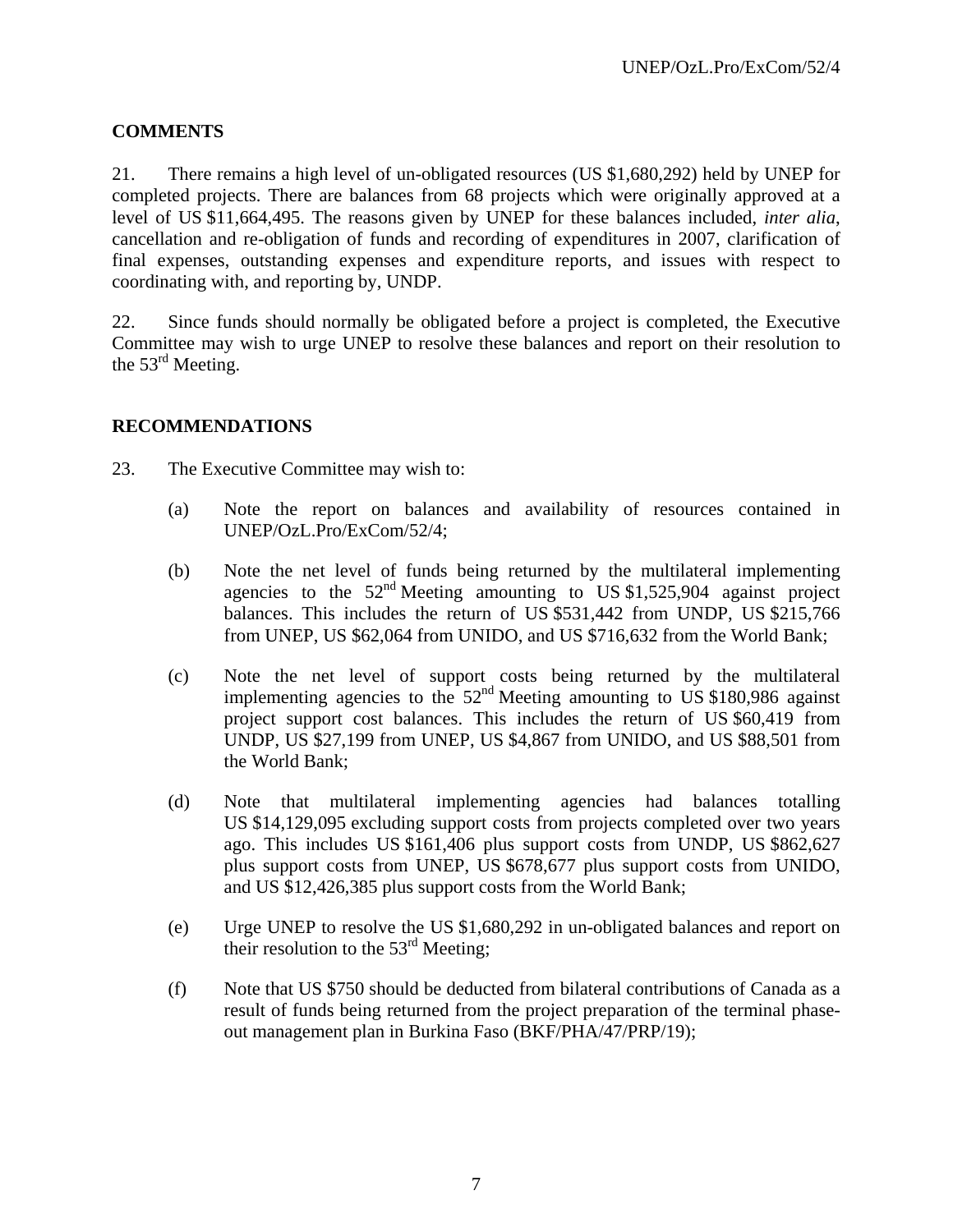(g) Note that US \$3,686 should be deducted from bilateral contributions of Germany as a result of funds being returned from the following projects as indicated:

| Code               | <b>Project title</b>                                                                                                     | Project<br>costs<br>returned<br>(US\$) | <b>Associated support</b><br>costs (US\$) |
|--------------------|--------------------------------------------------------------------------------------------------------------------------|----------------------------------------|-------------------------------------------|
| IND/FOA/36/INV/350 | Conversion from CFC-11 to water-based technology at Precision Engineering<br>Tools and Components                        | 26                                     |                                           |
| IND/FOA/36/INV/351 | Conversion from CFC-11 to water-based technology at Pramukh Poly-<br><b>Products</b>                                     | Ω                                      |                                           |
| MAR/REF/28/TAS/12  | National CFC-12 recovery and recycling programme and demonstration of<br>retrofit technology in commercial refrigeration | 3,647                                  |                                           |
| <b>TOTAL</b>       |                                                                                                                          | 3,682                                  |                                           |

### (h) Note that US \$6,216 should be deducted from bilateral contributions of Japan as a result of funds being returned from the projects indicated below; and

| Code               | <b>Project title</b>                                                                                                                                     | Project<br>costs<br>returned<br>(US\$) | <b>Associated</b><br>support costs<br>(US\$) |
|--------------------|----------------------------------------------------------------------------------------------------------------------------------------------------------|----------------------------------------|----------------------------------------------|
| CPR/REF/31/TAS/359 | Strategy for the refrigeration servicing sector in China                                                                                                 | 1,376                                  | 179                                          |
| IDS/FOA/37/INV/145 | Phase-out of CFC-11 by conversion to HCFC-141b in the manufacture of rigid<br>polyurethane foam for insulating purposes at Aneka Citra Refrigeratama Co. | 377                                    | 49                                           |
| IDS/FOA/37/INV/146 | Phase-out of CFC-11 by conversion to HCFC-141b in the manufacture of rigid<br>polyurethane foam for insulating purposes at Bina Teknik Co.               | 541                                    | 70                                           |
| NIR/FOA/32/INV/73  | Phasing out of CFC-11 in the manufacture of flexible slabstock foam at Eastern<br>Wrought Iron Limited by conversion to methylene chloride               | 3.207                                  | 417                                          |
| <b>TOTAL</b>       |                                                                                                                                                          | 5,501                                  | 715                                          |

- (i) Note the transfer of US \$60,667 from UNEP to UNDP for the institutional strengthening project in Georgia (GEO/SEV/51/INS/23);
- (j) Approve US \$4,550 in agency fees for UNDP to implement the institutional strengthening project in Georgia (GEO/SEV/51/INS/23);
- (k) Note that US \$77,807,050 (to be updated at the meeting) was available to the Executive Committee for approvals at the  $52<sup>nd</sup>$  Meeting.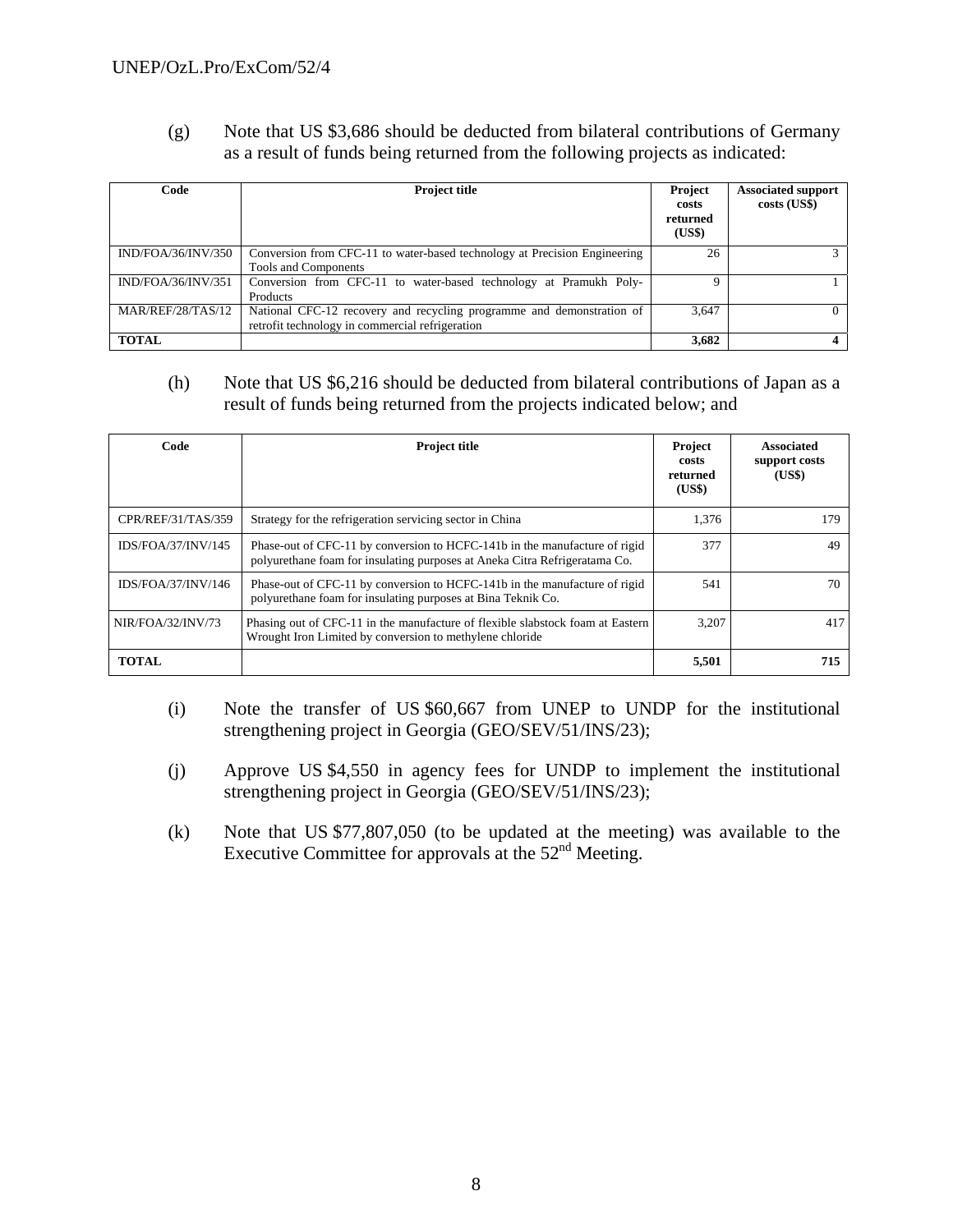#### **Annex I**

#### **OBLIGATED AND UN-OBLIGATED BALANCES HELD BY IMPLEMENTING AGENCY**

#### **UNDP**

| Code                      | Project title                                                                                                                           | <b>Status</b> | <b>Date</b><br>completed<br>(actual) | <b>Approved funding</b><br>plus adjustments<br>as of 31 December<br>2006 (US\$) | <b>Estimated</b><br>funds<br>disbursed as<br>per 52 <sup>nd</sup><br>Meeting (US\$) | Obligated<br>balance as<br>per 52 <sup>nd</sup><br><b>Meeting</b><br>(US\$) | Unobligated<br>balance as per<br>52 <sup>nd</sup> Meeting<br>(US\$) | Why any<br>unobligated<br>balances could<br>not be returned | When any<br>unobligated<br>balances could<br>be returned |
|---------------------------|-----------------------------------------------------------------------------------------------------------------------------------------|---------------|--------------------------------------|---------------------------------------------------------------------------------|-------------------------------------------------------------------------------------|-----------------------------------------------------------------------------|---------------------------------------------------------------------|-------------------------------------------------------------|----------------------------------------------------------|
| ARG/SEV/38/INS/130        | Extension of institutional strengthening<br>project                                                                                     | <b>COM</b>    | $Dec-05$                             | 311,610                                                                         | 311,413                                                                             | 197                                                                         |                                                                     |                                                             |                                                          |
| BDI/ARS/35/INV/09         | Fadi, S.A. aerosol project in Burundi                                                                                                   | <b>COM</b>    | $Dec-03$                             | 128,900                                                                         | 128,720                                                                             | 180                                                                         |                                                                     |                                                             |                                                          |
| BGD/SEV/35/INS/13         | Renewal of the institutional strengthening<br>project in Bangladesh (Phase III)                                                         | COM           | Dec-04                               | 100,000                                                                         | 97,815                                                                              | 2,185                                                                       |                                                                     |                                                             |                                                          |
| BRA/FOA/36/INV/256        | Repor foam project in Brazil                                                                                                            | <b>COM</b>    | $Dec-04$                             | 323,201                                                                         | 275,892                                                                             | 47,309                                                                      |                                                                     |                                                             |                                                          |
| <b>BRA/REF/28/INV/132</b> | Metalurgica Venan Ltd. refrigeration<br>project in Brazil                                                                               | <b>COM</b>    | Mar-04                               | 741,800                                                                         | 722,426                                                                             | 19,374                                                                      |                                                                     |                                                             |                                                          |
| BZE/REF/42/PRP/09         | Project preparation for the formulation of<br>refrigerant management plan update<br>(investment component)                              | <b>COM</b>    | $Dec-05$                             | 20,000                                                                          | 18.836                                                                              | 1,164                                                                       |                                                                     |                                                             |                                                          |
| COL/SEV/38/INS/59         | Renewal of the institutional strengthening<br>(Phase IV)                                                                                | <b>COM</b>    | $Dec-05$                             | 275,600                                                                         | 272,116                                                                             | 3,484                                                                       |                                                                     |                                                             |                                                          |
| COS/REF/32/TAS/23         | Technical assistance for RMP survey and<br>preparation                                                                                  | COM           | $Dec-05$                             | 40,000                                                                          | 25,104                                                                              | 14,896                                                                      |                                                                     |                                                             |                                                          |
| COS/SEV/35/INS/26         | Renewal of the institutional strengthening<br>project in Costa Rica                                                                     | <b>COM</b>    | Dec-04                               | 108,087                                                                         | 104,224                                                                             | 3,863                                                                       |                                                                     |                                                             |                                                          |
| CPR/FOA/24/INV/245        | Conversion to cyclopentane in the<br>manufacture of heating pipes at Jixi City<br><b>Thermal Power Company</b>                          | <b>COM</b>    | Dec-03                               | 673,380                                                                         | 670,247                                                                             | 3,133                                                                       |                                                                     |                                                             |                                                          |
| CPR/FOA/25/INV/254        | Victory Petroleum Organization Bureau<br>foam project in China                                                                          | <b>COM</b>    | $Nov-03$                             | 563,760                                                                         | 563,487                                                                             | 273                                                                         |                                                                     |                                                             |                                                          |
| CPR/FOA/26/INV/265        | Daqing Petroleum Organization Bureau<br>foam project in China                                                                           | <b>COM</b>    | $Nov-03$                             | 1,124,560                                                                       | 1,123,942                                                                           | 618                                                                         |                                                                     |                                                             |                                                          |
| CPR/FOA/29/INV/304        | Foam project at 4 SMEs (Ningbo Yongling<br>Rubber & Plastic, Sichuan Mianyang<br>Jinpan Automobile Parts, Zhenjiang Xingda<br>Auto Par) | <b>COM</b>    | $Sep-03$                             | 245,710                                                                         | 226,584                                                                             | 19,126                                                                      |                                                                     |                                                             |                                                          |
| CPR/REF/25/INV/249        | Hangzhou Household Electrical Appliance<br>Industrial Corporation (HHEAIC)<br>refrigeration project in China                            | <b>COM</b>    | $Nov-04$                             | 2,238,580                                                                       | 2,237,518                                                                           | 1,062                                                                       |                                                                     |                                                             |                                                          |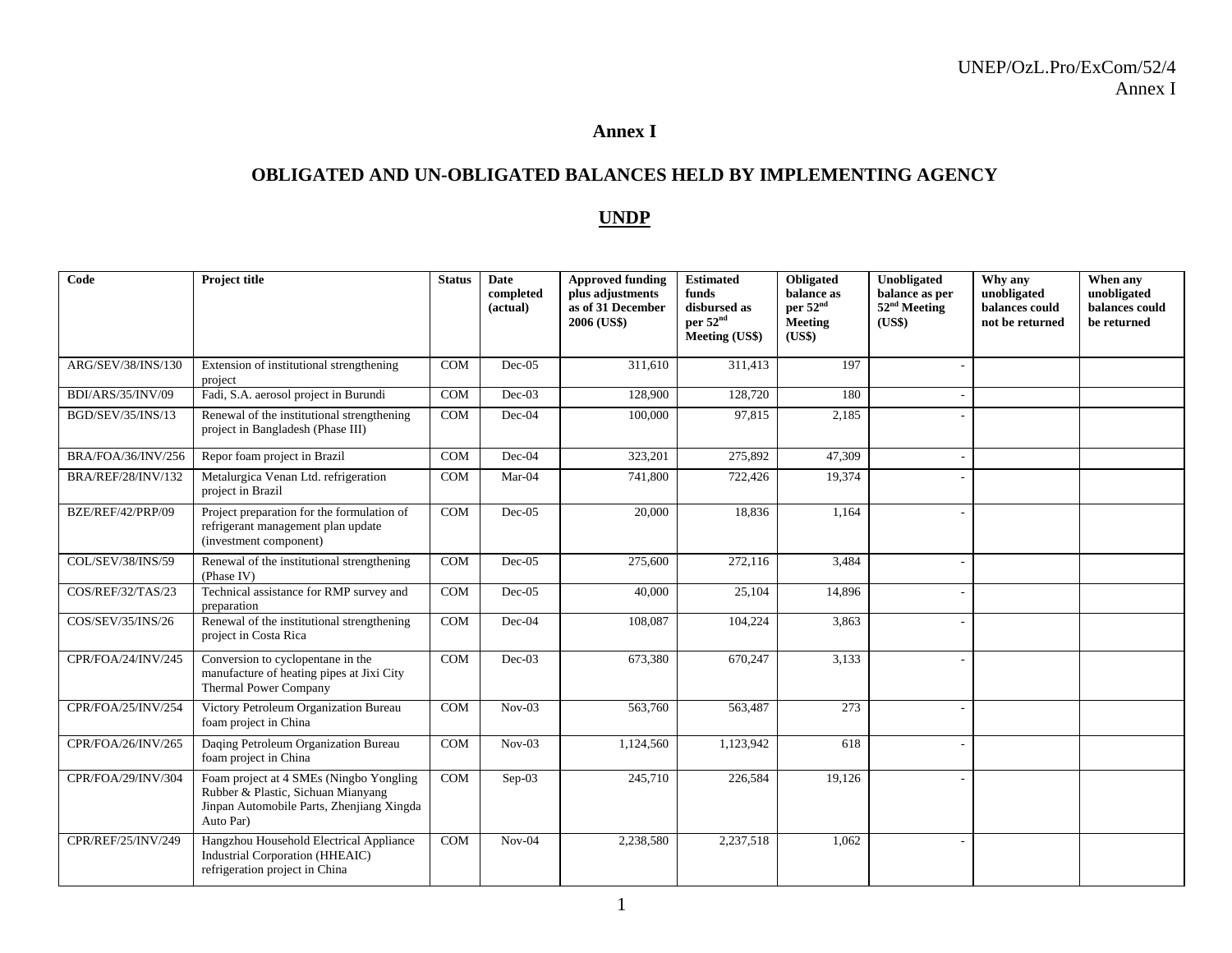| Code                      | Project title                                                                                                                                                                                            | <b>Status</b> | Date<br>completed<br>(actual) | <b>Approved funding</b><br>plus adjustments<br>as of 31 December | <b>Estimated</b><br>funds<br>disbursed as | Obligated<br>balance as<br>per 52 <sup>nd</sup> | Unobligated<br>balance as per<br>52 <sup>nd</sup> Meeting | Why any<br>unobligated<br>balances could | When any<br>unobligated<br>balances could |
|---------------------------|----------------------------------------------------------------------------------------------------------------------------------------------------------------------------------------------------------|---------------|-------------------------------|------------------------------------------------------------------|-------------------------------------------|-------------------------------------------------|-----------------------------------------------------------|------------------------------------------|-------------------------------------------|
|                           |                                                                                                                                                                                                          |               |                               | 2006 (US\$)                                                      | per 52 <sup>nd</sup><br>Meeting (US\$)    | <b>Meeting</b><br>(US\$)                        | (US\$)                                                    | not be returned                          | be returned                               |
| CPR/REF/32/INV/367        | Oingdao Haier No. 2 Freezer Plant<br>refrigeration project in China                                                                                                                                      | COM           | $Nov-04$                      | 788,359                                                          | 779,066                                   | 9,293                                           |                                                           |                                          |                                           |
| CPR/SOL/23/INV/224        | Fujian Putian Vikay Electronics Co. Ltd.<br>solvent project in China                                                                                                                                     | <b>COM</b>    | $Nov-02$                      | 619,780                                                          | 617,424                                   | 2,356                                           |                                                           |                                          |                                           |
| CUB/ARS/36/TAS/19         | Development of MDI transition strategies<br>in Cuba                                                                                                                                                      | COM           | Mar-04                        | 30,000                                                           | 24,002                                    | 5,998                                           |                                                           |                                          |                                           |
| DRC/FOA/37/INV/10         | Phasing out of CFC-11 in the manufacture<br>of flexible slabstock foam at Bek SPRL by<br>conversion to methylene chloride                                                                                | <b>COM</b>    | $Dec-05$                      | 165,670                                                          | 131,171                                   | 34,499                                          |                                                           |                                          |                                           |
| GEO/REF/35/TAS/10         | Implementation of the RMP in Georgia:<br>incentive programme for the end-users in<br>the commercial/industrial refrigeration and<br>refrigerated transport sub-sectors                                   | COM           | $Jan-05$                      | 101,000                                                          | 100,447                                   | 553                                             |                                                           |                                          |                                           |
| <b>GHA/SEV/38/INS/19</b>  | Renewal of institutional strengthening<br>(Phase V) in Ghana                                                                                                                                             | COM           | Dec-04                        | 139,100                                                          | 138,240                                   | 860                                             |                                                           |                                          |                                           |
| GLO/REF/46/PRP/266        | Project preparation in the chiller sector                                                                                                                                                                | <b>COM</b>    | $Dec-05$                      | 122,000                                                          | 121,867                                   | 133                                             | $\sim$                                                    |                                          |                                           |
| HON/REF/41/PRP/13         | Preparation of the RMP update proposal                                                                                                                                                                   | COM           | $Dec-05$                      | 15,000                                                           | 13,000                                    | 2,000                                           | $\overline{\phantom{a}}$                                  |                                          |                                           |
| IND/ARS/29/TAS/244        | Aerosol technical assistance project in India                                                                                                                                                            | COM           | $Sep-04$                      | 155,000                                                          | 138,463                                   | 16,537                                          |                                                           |                                          |                                           |
| IND/SEV/34/INS/310        | Renewal of institutional strengthening<br>project in India(phase IV)                                                                                                                                     | COM           | Mar-04                        | 287,100                                                          | 281,423                                   | 5,677                                           |                                                           |                                          |                                           |
| <b>IRA/REF/35/INV/133</b> | Conversion from CFC-11 to HCFC-141b<br>technology and from CFC-12 to HFC-134a<br>technology in the manufacture of domestic<br>and commercial refrigeration equipment at<br>Ghotb Jonoub Industrial Group | COM           | Apr-06                        | 170,125                                                          | 106,290                                   | 63,835                                          |                                                           |                                          |                                           |
| IRA/SEV/38/INS/157        | Extension of institutional strengthening<br>project                                                                                                                                                      | COM           | Dec-05                        | 173,511                                                          | 172,104                                   | 1,407                                           | $\sim$                                                    |                                          |                                           |
| IRA/SEV/44/INS/167        | Extension of institutional strengthening<br>project (Phase V)                                                                                                                                            | COM           | Mar-06                        | 86,755                                                           | 85,442                                    | 1,313                                           |                                                           |                                          |                                           |
| LEB/SEV/37/INS/50         | Renewal of institutional strengthening<br>project (Phase 3) in Lebanon                                                                                                                                   | COM           | Dec-04                        | 155,090                                                          | 154,893                                   | 197                                             |                                                           |                                          |                                           |
| LIB/FOA/32/INV/05         | Sebha Unit foam project in Libya                                                                                                                                                                         | CLO           |                               | 128,097                                                          | 20,849                                    | 107,248                                         |                                                           |                                          |                                           |
| LIB/FOA/32/INV/07         | Phasing out of CFC-11 in the manufacture<br>of rigid polyurethane foam at Electrical<br>Household Appliance-Tajura by conversion<br>to a combination of water and HCFC-141b<br>based systems             | COM           | $Dec-05$                      | 119,802                                                          | 110,956                                   | 8,846                                           |                                                           |                                          |                                           |
| MAL/ARS/19/INV/85         | Umbrella project to phase out ODS at<br>SMEs in the aerosol sector                                                                                                                                       | COM           | Dec-05                        | 1,486,660                                                        | 1,297,928                                 | 188,732                                         |                                                           |                                          |                                           |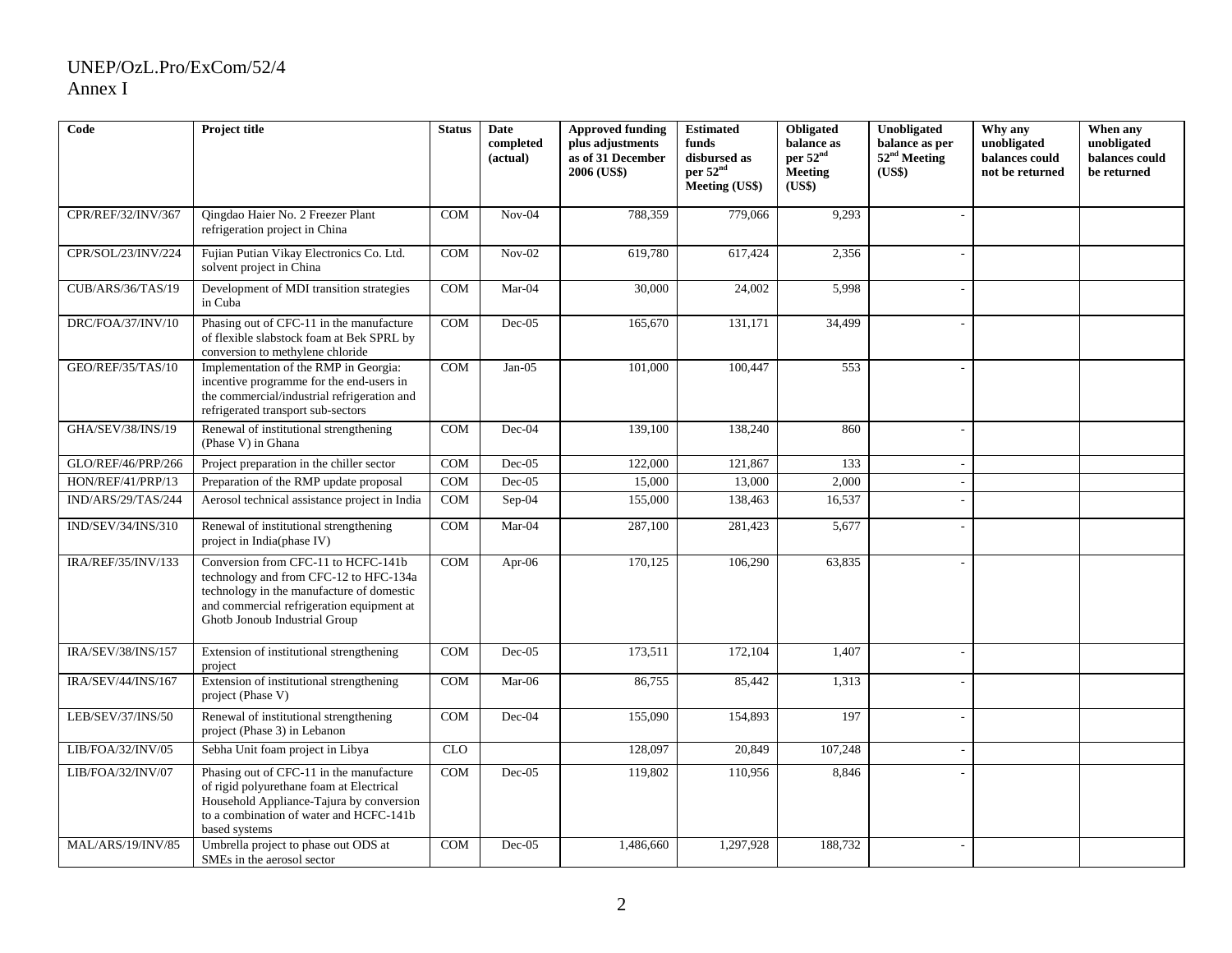| vnnex |
|-------|
|-------|

| Code                     | Project title                                                                  | <b>Status</b> | Date<br>completed<br>(actual) | <b>Approved funding</b><br>plus adjustments<br>as of 31 December<br>2006 (US\$) | <b>Estimated</b><br>funds<br>disbursed as<br>per 52 <sup>nd</sup><br>Meeting (US\$) | Obligated<br>balance as<br>per 52 <sup>nd</sup><br><b>Meeting</b><br>(US\$) | <b>Unobligated</b><br>balance as per<br>$52nd$ Meeting<br>(US\$) | Why any<br>unobligated<br>balances could<br>not be returned | When any<br>unobligated<br>balances could<br>be returned |
|--------------------------|--------------------------------------------------------------------------------|---------------|-------------------------------|---------------------------------------------------------------------------------|-------------------------------------------------------------------------------------|-----------------------------------------------------------------------------|------------------------------------------------------------------|-------------------------------------------------------------|----------------------------------------------------------|
| MAL/SEV/32/INS/142       | Extension of the institutional strengthening<br>project in Malaysia (Phase IV) | COM           | $Mar-05$                      | 215,000                                                                         | 200,921                                                                             | 14,079                                                                      |                                                                  |                                                             |                                                          |
| MAL/SEV/38/INS/148       | Extension of institutional strengthening<br>project                            | COM           | $Dec-05$                      | 279,500                                                                         | 260,613                                                                             | 18,887                                                                      |                                                                  |                                                             |                                                          |
| NIC/REF/41/PRP/10        | Preparation of the RMP update proposal<br>(investment component)               | COM           | $Dec-05$                      | 15,000                                                                          | 14,964                                                                              | 36                                                                          |                                                                  |                                                             |                                                          |
| NIR/SEV/34/INS/93        | Renewal of institutional strengthening<br>project in Nigeria (Phase II)        | COM           | Aug-03                        | 200,000                                                                         | 199,785                                                                             | 215                                                                         |                                                                  |                                                             |                                                          |
| PAK/SEV/35/INS/44        | Renewal of the institutional strengthening<br>project (Phase II) in Pakistan   | COM           | Jan-04                        | 172,666                                                                         | 172,564                                                                             | 102                                                                         |                                                                  |                                                             |                                                          |
| <b>SRL/SEV/37/INS/20</b> | Renewal of institutional strengthening<br>project (Phase IV) in Sri Lanka      | COM           | Aug-04                        | 134,056                                                                         | 131,378                                                                             | 2,678                                                                       |                                                                  |                                                             |                                                          |
| TRI/SEV/32/INS/13        | Institutional strengthening project in<br>Trinidad and Tobago                  | <b>COM</b>    | $Jan-03$                      | 44,000                                                                          | 39,243                                                                              | 4,757                                                                       |                                                                  |                                                             |                                                          |
| VEN/SEV/37/INS/95        | Renewal of institutional strengthening<br>project (Phase VI) in Venezuela      | COM           | Dec-04                        | 285,480                                                                         | 284,499                                                                             | 981                                                                         |                                                                  |                                                             |                                                          |
| <b>Total</b>             |                                                                                |               |                               | 24,929,421                                                                      | 23,674,611                                                                          | 608,083                                                                     |                                                                  |                                                             |                                                          |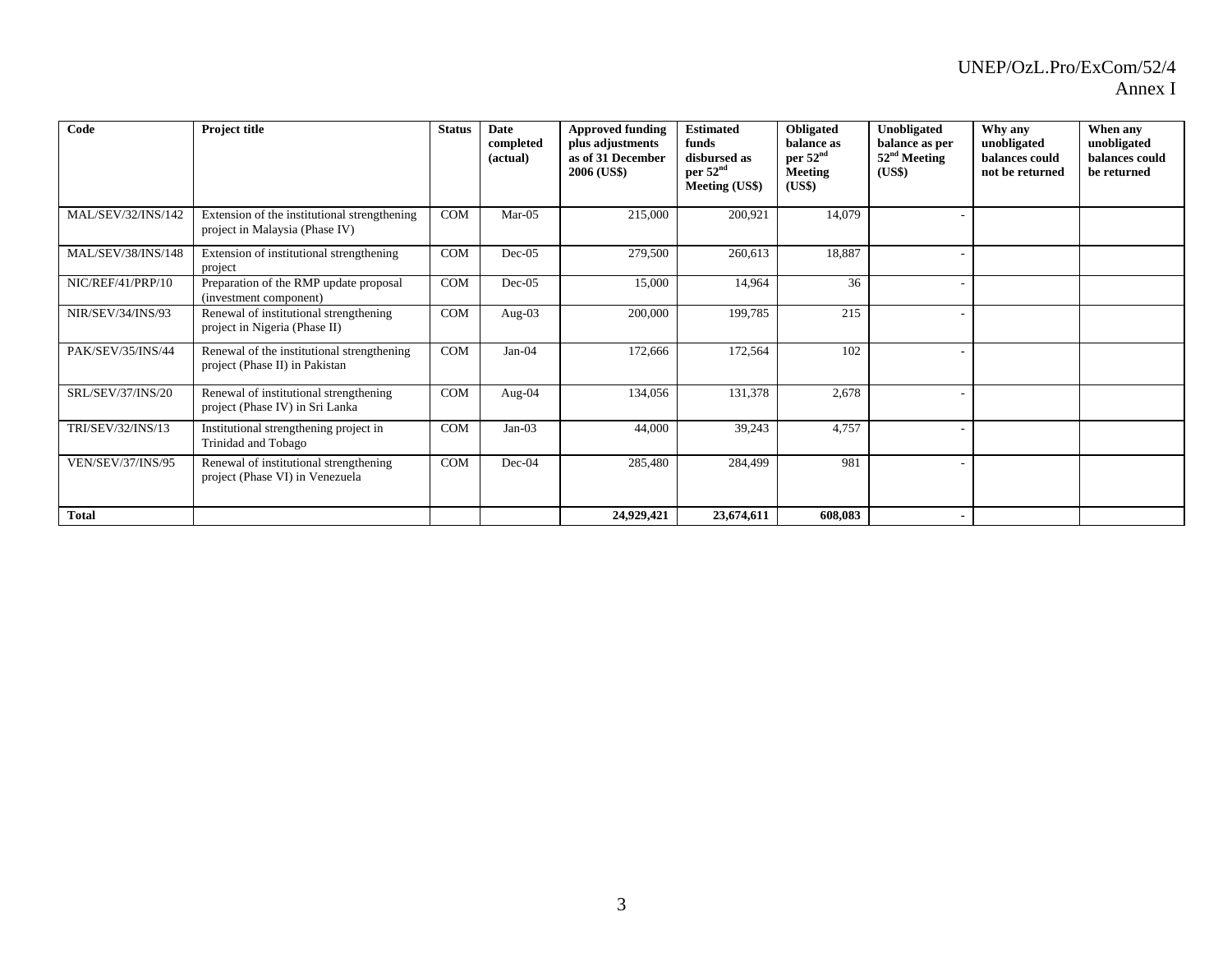#### **UNEP**

| Code              | <b>Project Title</b>                                                                                                                                                                        | <b>Status</b> | <b>Date</b><br>completed<br>(actual) | Approved<br>funding plus<br>adjustments as of<br>31 December<br>2006 (US\$) | <b>Estimated</b><br>funds<br>disbursed as<br>per 52 <sup>nd</sup><br><b>Meeting (US\$)</b> | Obligated<br>balance as<br>per 52 <sup>nd</sup><br><b>Meeting</b><br>(US\$) | Unobligated<br>balance as per<br>52 <sup>nd</sup> Meeting<br>(US\$) | Why any unobligated<br>balances could not be<br>returned                                                                            | When any<br>unobligated<br>balances could<br>be returned |
|-------------------|---------------------------------------------------------------------------------------------------------------------------------------------------------------------------------------------|---------------|--------------------------------------|-----------------------------------------------------------------------------|--------------------------------------------------------------------------------------------|-----------------------------------------------------------------------------|---------------------------------------------------------------------|-------------------------------------------------------------------------------------------------------------------------------------|----------------------------------------------------------|
| AFG/SEV/43/CPG/02 | Preparation of the<br>country<br>programme/RMP<br>project                                                                                                                                   | <b>COM</b>    | $Oct-05$                             | 60,000                                                                      | 37.083                                                                                     | 2,994                                                                       | 8.000                                                               | Project completed.<br>Balance of US \$8,000<br>required in 2007 to<br>cover prior year<br>expenditures.                             |                                                          |
| AFG/SEV/43/INS/01 | Institutional<br>strengthening project<br>(Phase I, start-up)                                                                                                                               | <b>COM</b>    | $Jul-05$                             | 40,000                                                                      | 21,287                                                                                     | $\theta$                                                                    | 18,700                                                              | Once the project is<br>financially completed.                                                                                       |                                                          |
| AFR/FUM/34/TRA/28 | Fumigant training<br>project in Africa                                                                                                                                                      | <b>COM</b>    | Mar-04                               | 75,390                                                                      | 51,634                                                                                     | 7,767                                                                       | 15,989                                                              | Project completed but<br>cannot be classified as<br>FIN until UNEP<br>solves the late<br>submission of<br>payments due to<br>UNDP.  |                                                          |
| AFR/SEV/32/TAS/28 | Harmonization of<br>legislative and<br>regulatory mechanisms<br>to improve monitoring<br>and control of ODS<br>consumption in French-<br>speaking African<br>countries                      | <b>COM</b>    | $Nov-04$                             | 135,825                                                                     | 129,415                                                                                    | 6,410                                                                       | $\overline{0}$                                                      |                                                                                                                                     |                                                          |
| ALB/SEV/38/INS/04 | Establishment of the<br>Ozone Unit (second<br>year)                                                                                                                                         | <b>COM</b>    | $Jul-05$                             | 54,600                                                                      | 52,898                                                                                     | $\Omega$                                                                    | 1,702                                                               | Once the project is<br>financially completed.                                                                                       |                                                          |
| ANT/SEV/38/INS/07 | Renewal of institutional<br>strengthening project                                                                                                                                           | <b>COM</b>    | $Jun-05$                             | 31,200                                                                      | 26,663                                                                                     | $\theta$                                                                    | 4,524                                                               | Once the project is<br>financially completed.                                                                                       |                                                          |
| BGD/REF/29/TRA/11 | Implementation of the<br>RMP in Bangladesh:<br>training of trainers in<br>good refrigerant<br>management practices<br>and implementation of<br>a national technicians<br>training programme | COM           | Dec-04                               | 87,053                                                                      | 54,856                                                                                     | 8,443                                                                       | 23,754                                                              | Project completed in<br>March 2006.<br>Outstanding payments<br>to be recorded in 2007<br>when expenditure<br>reports are submitted. |                                                          |
| BHA/REF/23/TRA/04 | Implementation of the<br>RMP: training in<br>monitoring and<br>controlling of ODSs                                                                                                          | COM           | Sep-05                               | 22,333                                                                      | 14,000                                                                                     | $\Omega$                                                                    | 8,333                                                               | Project completed.<br>Outstanding payments.                                                                                         |                                                          |
| BRU/REF/30/PRP/03 | Development of RMP                                                                                                                                                                          | <b>COM</b>    | $Nov-04$                             | 25,000                                                                      | 14,500                                                                                     | $\overline{0}$                                                              | 10,500                                                              | Project Completed but<br>the final accounts are<br>still pending.                                                                   |                                                          |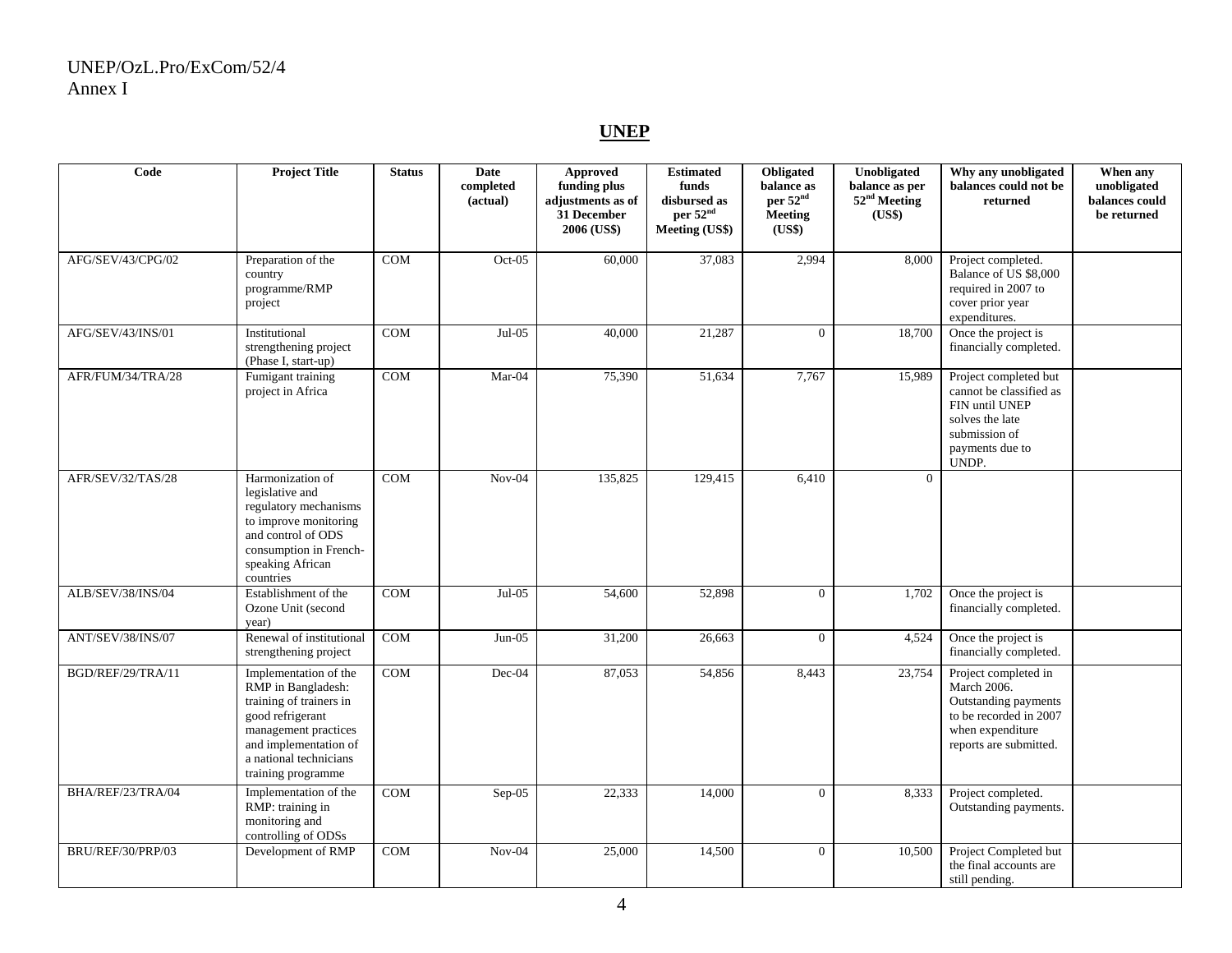| Code                     | <b>Project Title</b>                                                                                | <b>Status</b> | Date<br>completed<br>(actual) | Approved<br>funding plus<br>adjustments as of<br>31 December<br>2006 (US\$) | <b>Estimated</b><br>funds<br>disbursed as<br>per 52 <sup>nd</sup><br><b>Meeting (US\$)</b> | Obligated<br>balance as<br>per 52 <sup>nd</sup><br>Meeting<br>(US\$) | Unobligated<br>balance as per<br>52 <sup>nd</sup> Meeting<br>(US\$) | Why any unobligated<br>balances could not be<br>returned                                                                          | When any<br>unobligated<br>balances could<br>be returned |
|--------------------------|-----------------------------------------------------------------------------------------------------|---------------|-------------------------------|-----------------------------------------------------------------------------|--------------------------------------------------------------------------------------------|----------------------------------------------------------------------|---------------------------------------------------------------------|-----------------------------------------------------------------------------------------------------------------------------------|----------------------------------------------------------|
| <b>BRU/SEV/26/INS/02</b> | Institutional<br>strengthening for the<br>phase-out of ODSs<br>under the Montreal<br>Protocol       | <b>COM</b>    | Jul-04                        | 80,000                                                                      | 72,206                                                                                     | $\Omega$                                                             | 7,794                                                               | Once the project is<br>financially completed.                                                                                     |                                                          |
| CBI/SEV/35/TAS/01        | Formulation of national<br>phase out strategy in<br>Cape Verde                                      | COM           | Dec-04                        | 38,017                                                                      | 35,017                                                                                     | 2,390                                                                | $\Omega$                                                            |                                                                                                                                   |                                                          |
| CHD/SEV/25/INS/02        | Establishment of a<br>National Ozone Unit in<br>Chad                                                | <b>COM</b>    | Dec-04                        | 60,000                                                                      | 57,104                                                                                     | $\overline{0}$                                                       | 2,896                                                               | Once the project is<br>financially completed.                                                                                     |                                                          |
| CMR/SEV/44/INS/22        | Extension of<br>institutional<br>strengthening project<br>(second year of Phase<br>IV)              | COM           | $Dec-05$                      | 69,766                                                                      | 28,009                                                                                     | $\theta$                                                             | 41,757                                                              | Once the project is<br>financially completed.                                                                                     |                                                          |
| CPR/FUM/35/TAS/381       | Awareness raising<br>workshop to support<br>ratification of the<br>Copenhagen<br>Amendment in China | COM           | Dec-04                        | 100,000                                                                     | 46,182                                                                                     | $\Omega$                                                             | 24,000                                                              | Payment of<br>US \$24,000 still<br>outstanding. Balance<br>of US \$29,818 to be<br>returned to ExCom 52.                          |                                                          |
| CPR/FUM/35/TAS/382       | Techno-economic<br>evaluation of methyl<br>bromide alternatives in<br>China                         | <b>COM</b>    | Dec-04                        | 70,907                                                                      | 41,089                                                                                     | 29,818                                                               | $\theta$                                                            |                                                                                                                                   |                                                          |
| DJI/REF/37/TRA/08        | Implementation of the<br>RMP in Djibouti:<br>assistance to establish<br>legislation                 | COM           | Apr-04                        | 9,000                                                                       | $\overline{0}$                                                                             | $\overline{0}$                                                       | 9,000                                                               | Project completed.<br>UNDP to present<br>invoices and UNEP to<br>re-obligate in 2007 the<br>funds credited in 2006.               |                                                          |
| DMI/REF/26/TRA/02        | Implementation of the<br>RMP: custom training                                                       | <b>COM</b>    | Apr- $06$                     | 15,000                                                                      | 8,000                                                                                      | $\overline{0}$                                                       | 7,000                                                               | Final expenditure<br>report outstanding.<br>Obligations may be<br>required in 2007.                                               |                                                          |
| DMI/SEV/42/INS/05        | Extension of<br>institutional<br>strengthening project<br>(phase II)                                | <b>COM</b>    | $Dec-05$                      | 13,000                                                                      | 5,619                                                                                      | $\theta$                                                             | 7,381                                                               | Once the project is<br>financially completed.                                                                                     |                                                          |
| DRC/REF/32/TAS/03        | Assistance in<br>developing the RMP<br>project proposal                                             | COM           | $Dec-03$                      | 55,195                                                                      | 35,195                                                                                     | $\theta$                                                             | 20,000                                                              | Final expenditure<br>report outstanding.<br>Obligations will be<br>required in 2007 to<br>meet UNDP charges<br>and disbursements. |                                                          |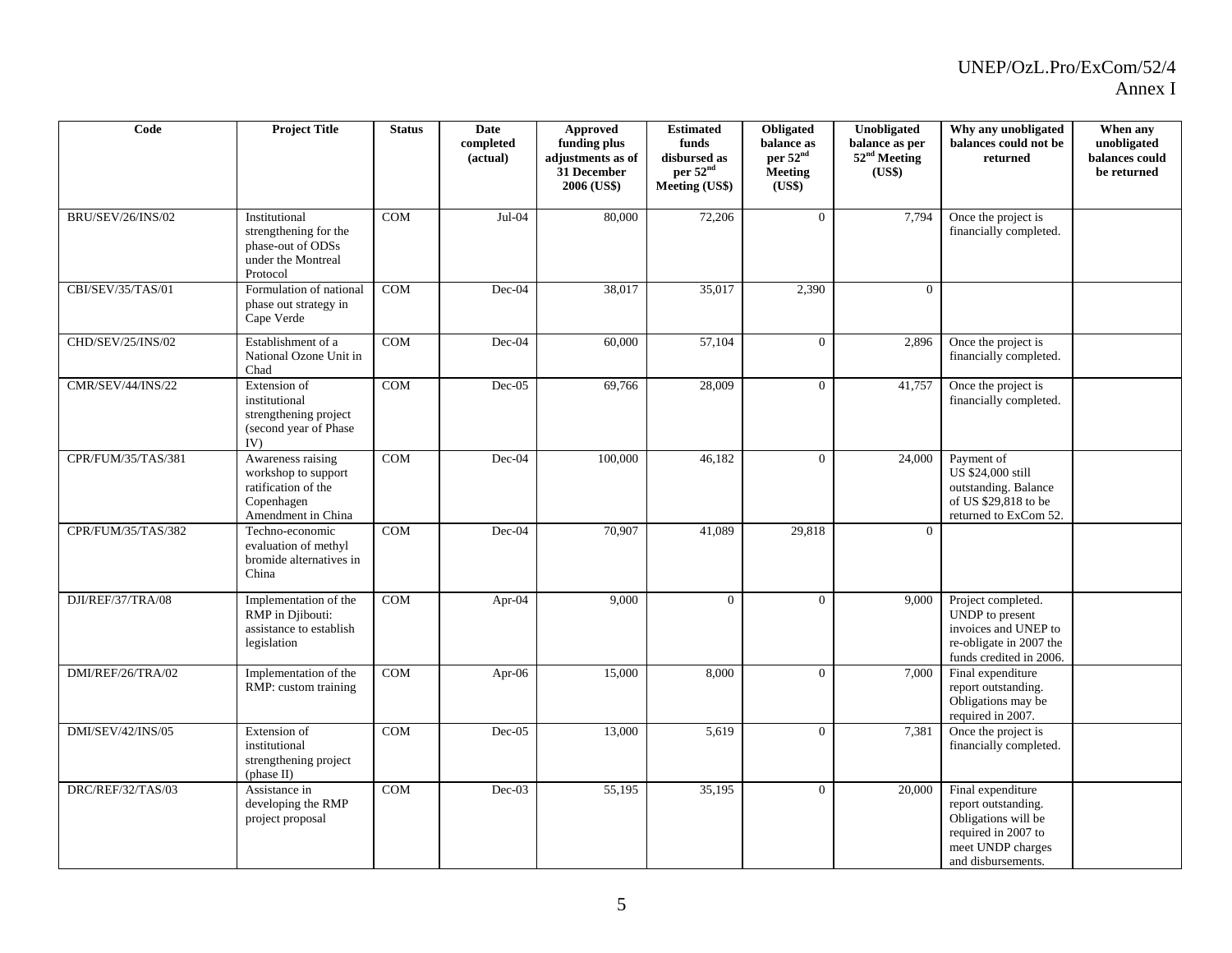| Code                     | <b>Project Title</b>                                                                                       | <b>Status</b> | Date<br>completed<br>(actual) | <b>Approved</b><br>funding plus<br>adjustments as of<br>31 December<br>2006 (US\$) | <b>Estimated</b><br>funds<br>disbursed as<br>per 52 <sup>nd</sup><br><b>Meeting (US\$)</b> | Obligated<br>balance as<br>per 52 <sup>nd</sup><br><b>Meeting</b><br>(US\$) | Unobligated<br>balance as per<br>52 <sup>nd</sup> Meeting<br>(US\$) | Why any unobligated<br>balances could not be<br>returned                                                          | When any<br>unobligated<br>balances could<br>be returned |
|--------------------------|------------------------------------------------------------------------------------------------------------|---------------|-------------------------------|------------------------------------------------------------------------------------|--------------------------------------------------------------------------------------------|-----------------------------------------------------------------------------|---------------------------------------------------------------------|-------------------------------------------------------------------------------------------------------------------|----------------------------------------------------------|
| DRK/REF/40/TAS/25        | Monitoring the<br>activities in the<br>refrigeration servicing<br>subsector in DPR<br>Korea                | COM           | Dec-04                        | 10,000                                                                             | 5,000                                                                                      | $\theta$                                                                    | 5,000                                                               | Awaiting the<br>submission of the final<br>expenditure report.                                                    |                                                          |
| DRK/REF/40/TRA/27        | Training of<br>refrigeration service<br>technicians in good<br>servicing practices in<br>DPR Korea         | $\rm{COM}$    | Dec-04                        | 70,000                                                                             | 64,762                                                                                     | 3,067                                                                       | $\Omega$                                                            |                                                                                                                   |                                                          |
| DRK/SEV/41/INS/31        | Implementation of the<br>RMP in Fiji: training of<br>custom officers, ODS<br>inspectorate and NOU<br>staff | COM           | $Dec-05$                      | 123,552                                                                            | 94,105                                                                                     | $\Omega$                                                                    | 29,447                                                              | Once the project is<br>financially completed.                                                                     |                                                          |
| FIJ/REF/29/TRA/07        | Implementation of the<br>RMP in Fiji: training of<br>custom officers, ODS<br>inspectorate and NOU<br>staff | <b>COM</b>    | $Jul-04$                      | 42,500                                                                             | 24,500                                                                                     | 18,000                                                                      | $\Omega$                                                            |                                                                                                                   |                                                          |
| FIJ/SEV/29/INS/05        | Renewal of institutional<br>strengthening in Fiji<br>(Phase II)                                            | COM           | $May-02$                      | 43.930                                                                             | 36,087                                                                                     | 7.843                                                                       | $\Omega$                                                            |                                                                                                                   |                                                          |
| <b>FIJ/SEV/37/INS/08</b> | Renewal of institutional<br>strengthening project in<br>Fiji (Phase III)                                   | <b>COM</b>    | Aug-04                        | 57,000                                                                             | $\Omega$                                                                                   | $\Omega$                                                                    | 57,000                                                              | Once the project is<br>financially completed.                                                                     |                                                          |
| GBS/SEV/39/INS/01        | Establishment of ozone<br>unit in Guinea-Bissau                                                            | <b>COM</b>    | $Jul-04$                      | 30,000                                                                             | $\Omega$                                                                                   | $\overline{0}$                                                              | 30,000                                                              | Once the project is<br>financially completed.                                                                     |                                                          |
| GBS/SEV/39/PRP/03        | Formulation of the<br>country<br>programme/RMP in<br>Guinea-Bissau                                         | <b>COM</b>    | $Jul-04$                      | 60,000                                                                             | 27,173                                                                                     | $\Omega$                                                                    | 32,827                                                              | Project completed.<br>Expenditures reports<br>still outstanding.                                                  |                                                          |
| GEO/REF/35/TRA/12        | Implementation of the<br>RMP: training<br>programme in the<br>refrigeration sector<br>(Phase III)          | $\rm{COM}$    | $Nov-05$                      | 20,000                                                                             | 17,588                                                                                     | $\Omega$                                                                    | 2,412                                                               | Project to be<br>financially completed<br>in 2007. Payments<br>were made through<br>UNDP and not yet<br>reported. |                                                          |
| GEO/SEV/39/INS/14        | Extension of<br>institutional<br>strengthening project in<br>Georgia (Phase III)                           | COM           | Dec-04                        | 60,667                                                                             | 55,143                                                                                     | $\overline{0}$                                                              | 5,524                                                               | Once the project is<br>financially completed.                                                                     |                                                          |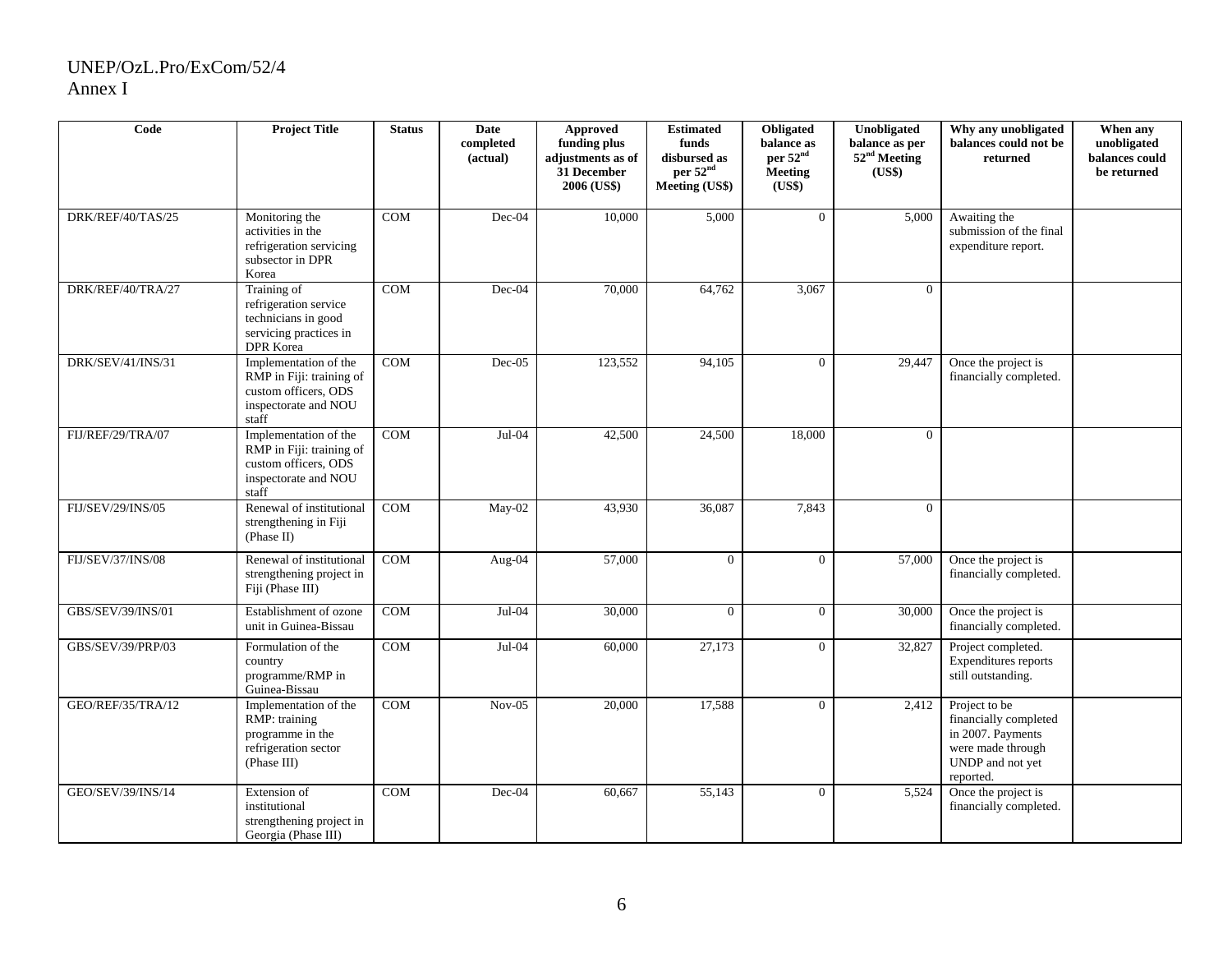| Code                     | <b>Project Title</b>                                                                                                                    | <b>Status</b>           | Date<br>completed<br>(actual) | <b>Approved</b><br>funding plus<br>adjustments as of<br>31 December<br>2006 (US\$) | <b>Estimated</b><br>funds<br>disbursed as<br>per 52 <sup>nd</sup><br><b>Meeting (US\$)</b> | Obligated<br>balance as<br>per 52 <sup>nd</sup><br>Meeting<br>(US\$) | Unobligated<br>balance as per<br>52 <sup>nd</sup> Meeting<br>(US\$) | Why any unobligated<br>balances could not be<br>returned                                                                                                                                        | When any<br>unobligated<br>balances could<br>be returned |
|--------------------------|-----------------------------------------------------------------------------------------------------------------------------------------|-------------------------|-------------------------------|------------------------------------------------------------------------------------|--------------------------------------------------------------------------------------------|----------------------------------------------------------------------|---------------------------------------------------------------------|-------------------------------------------------------------------------------------------------------------------------------------------------------------------------------------------------|----------------------------------------------------------|
| GLO/SEV/29/TAS/198       | Complement for<br>translation and printing<br>of four guidelines and<br>training modules into<br>Arabic, Chinese,<br>French and Spanish | COM                     | Apr-05                        | 120,000                                                                            | 98,000                                                                                     | $\Omega$                                                             | 22,000                                                              | Cancelled obligations<br>in 2006 to be re-<br>obligated in 2007.                                                                                                                                |                                                          |
| GLO/SEV/34/TAS/230       | Study on development<br>of ODS phase-out<br>strategy for SMEs                                                                           | <b>ONG</b>              | $Dec-05$                      | 100,000                                                                            | 30,000                                                                                     | $\Omega$                                                             | 70,000                                                              | The re-obligation of<br>cancelled obligations<br>of US \$70,000 was<br>done in 2007. The<br>recording of the<br>expenditures will take<br>place in 2007.                                        |                                                          |
| GLO/SEV/39/TAS/247       | Assistance for regional<br>awareness raising                                                                                            | COM                     | Apr-06                        | 200,000                                                                            | 122,044                                                                                    | 23,225                                                               | 30,000                                                              | Cancelled obligations<br>in 2006 to be re-<br>obligated in 2007.                                                                                                                                |                                                          |
| GLO/SEV/42/TAS/255       | Assistance for regional<br>awareness raising                                                                                            | COM                     | Apr- $06$                     | 200,000                                                                            | 109,569                                                                                    | 27,533                                                               | 62,898                                                              | The unobligated<br>amount is the result of<br>the cancellation of un-<br>liquidated obligations<br>in 2006. The amounts<br>will be re-obligated in<br>2007. Expenditure<br>reports outstanding. |                                                          |
| GLO/SEV/44/TAS/260       | Compliance Assistance<br>Programme: 2005<br>budget                                                                                      | $\rm{COM}$              | Dec-05                        | 7,045,619                                                                          | 6,843,638                                                                                  | 2,000                                                                | 199,981                                                             | Project will require re-<br>obligations in 2007<br>and the cancellations<br>of un-liquidated<br>obligations.                                                                                    |                                                          |
| GLO/SEV/45/TAS/263       | Development of<br>effective awareness<br>materials                                                                                      | COM                     | $Jan-06$                      | 120,000                                                                            | 106,733                                                                                    | 3,718                                                                | 9,549                                                               | Cancelled obligations<br>in 2006 to be re-<br>obligated in 2007.<br>Fund returns expected<br>after the first half of<br>2007.                                                                   |                                                          |
| <b>GUA/SEV/35/INS/28</b> | Renewal of the<br>institutional<br>strengthening project in<br>Guatemala                                                                | <b>COM</b>              | $Mar-04$                      | 96,000                                                                             | 85,092                                                                                     | $\Omega$                                                             | 10,908                                                              | Once the project is<br>financially completed.                                                                                                                                                   |                                                          |
| GUY/SEV/23/INS/04        | Creation of the<br>National Ozone Action<br>Unit in Guyana                                                                              | $\mathop{\mathrm{COM}}$ | Aug-01                        | 65,000                                                                             | 63,421                                                                                     | $\overline{0}$                                                       | 1,579                                                               | Once the project is<br>financially completed.                                                                                                                                                   |                                                          |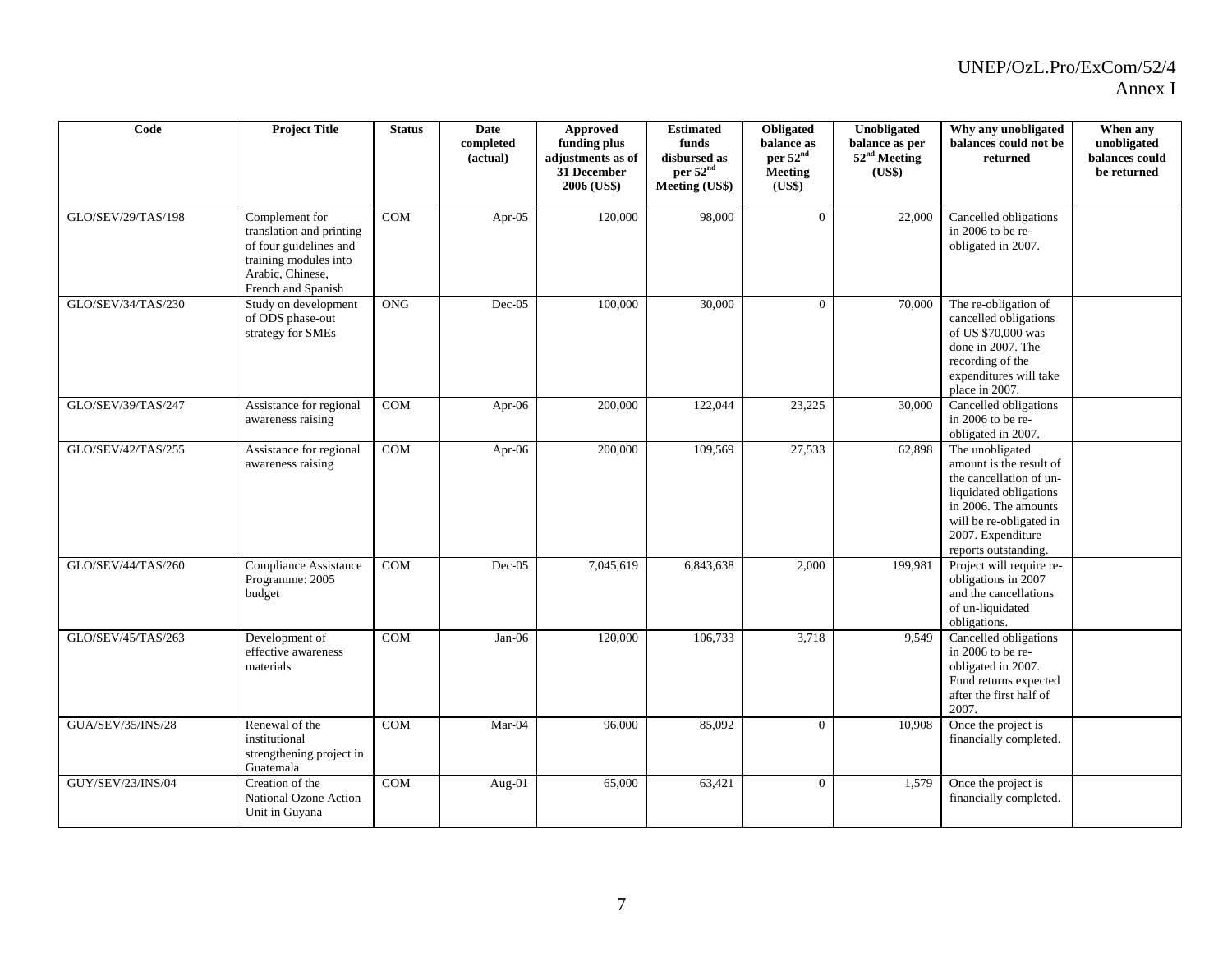| Code                     | <b>Project Title</b>                                                                                                            | <b>Status</b> | <b>Date</b><br>completed<br>(actual) | <b>Approved</b><br>funding plus<br>adjustments as of<br>31 December<br>2006 (US\$) | <b>Estimated</b><br>funds<br>disbursed as<br>per 52 <sup>nd</sup><br><b>Meeting (US\$)</b> | Obligated<br>balance as<br>per 52 <sup>nd</sup><br><b>Meeting</b><br>(US\$) | Unobligated<br>balance as per<br>52 <sup>nd</sup> Meeting<br>(US\$) | Why any unobligated<br>balances could not be<br>returned                                                                                                                                                                        | When any<br>unobligated<br>balances could<br>be returned |
|--------------------------|---------------------------------------------------------------------------------------------------------------------------------|---------------|--------------------------------------|------------------------------------------------------------------------------------|--------------------------------------------------------------------------------------------|-----------------------------------------------------------------------------|---------------------------------------------------------------------|---------------------------------------------------------------------------------------------------------------------------------------------------------------------------------------------------------------------------------|----------------------------------------------------------|
| HON/REF/41/PRP/12        | Preparation of the RMP<br>update proposal in<br>Honduras                                                                        | <b>COM</b>    | Dec-04                               | 15,000                                                                             | 3,750                                                                                      | $\overline{0}$                                                              | 11,250                                                              | The unspent balance<br>will be obligated in<br>2007 to meet UNDP<br>outstanding prior year<br>expenditures. UNDP<br>contacted.                                                                                                  |                                                          |
| IND/REF/44/TAS/382       | National CFC<br>consumption phase-out<br>plan focusing on the<br>refrigeration service<br>sector: 2005 work<br>programme        | <b>COM</b>    | Apr-06                               | 256,300                                                                            | 100,820                                                                                    | $\overline{0}$                                                              | 155,480                                                             | The unspent balance is<br>the result of<br>cancellations in 2006<br>of prior year<br>obligations. The<br>amounts will be re-<br>obligated in 2007 to<br>meet UNDP<br>outstanding prior year<br>expenditures. UNDP<br>contacted. |                                                          |
| <b>IVC/SEV/43/INS/20</b> | Renewal of the<br>institutional<br>strengthening project<br>(Phase III)                                                         | COM           | $Nov-05$                             | 53,170                                                                             | 40,463                                                                                     | $\theta$                                                                    | 12,707                                                              | Once the project is<br>financially completed.                                                                                                                                                                                   |                                                          |
| KEN/SEV/37/TAS/29        | Policy and technical<br>assistance                                                                                              | COM           | $Dec-05$                             | 10.000                                                                             | 8.000                                                                                      | $\theta$                                                                    | 2,000                                                               | Pending payment of<br>US \$2,000 re-<br>obligated in 2007.                                                                                                                                                                      |                                                          |
| KUW/SEV/37/INS/02        | Institutional<br>strengthening and<br>capacity building                                                                         | COM           | $Jan-06$                             | 121,520                                                                            | 88,131                                                                                     | 8,000                                                                       | 25,389                                                              | Once the project is<br>financially completed.                                                                                                                                                                                   |                                                          |
| KYR/REF/37/TRA/03        | Implementation of the<br>RMP: training for<br>customs excise and<br>personnel involved in<br>the monitoring of<br>ODS/equipment | <b>COM</b>    | $Jun-05$                             | 74,910                                                                             | 66,244                                                                                     | $\Omega$                                                                    | 8,666                                                               | Expenditure report<br>required clarification.<br>The balance may be<br>required to settle<br>prior-year<br>commitments.<br>Payments executed<br>through UNDP Kyr.                                                               |                                                          |
| KYR/REF/37/TRA/06        | Implementation of the<br>RMP: training of<br>refrigeration<br>technicians                                                       | COM           | Aug-05                               | 97.900                                                                             | 24,008                                                                                     | 5,359                                                                       | 68,533                                                              | <b>UNDP</b> Kyr contacted<br>and requested to<br>present invoices and<br>UNEP to re-obligate<br>in 2007 the funds<br>credited in 2006.                                                                                          |                                                          |
| KYR/SEV/37/INS/05        | Establishment of the<br>Ozone Unit in<br>Kyrgyzstan                                                                             | <b>ONG</b>    | $Dec-04$                             | 133,650                                                                            | 129,002                                                                                    | $\theta$                                                                    | 4.648                                                               | Once the project is<br>financially completed.                                                                                                                                                                                   |                                                          |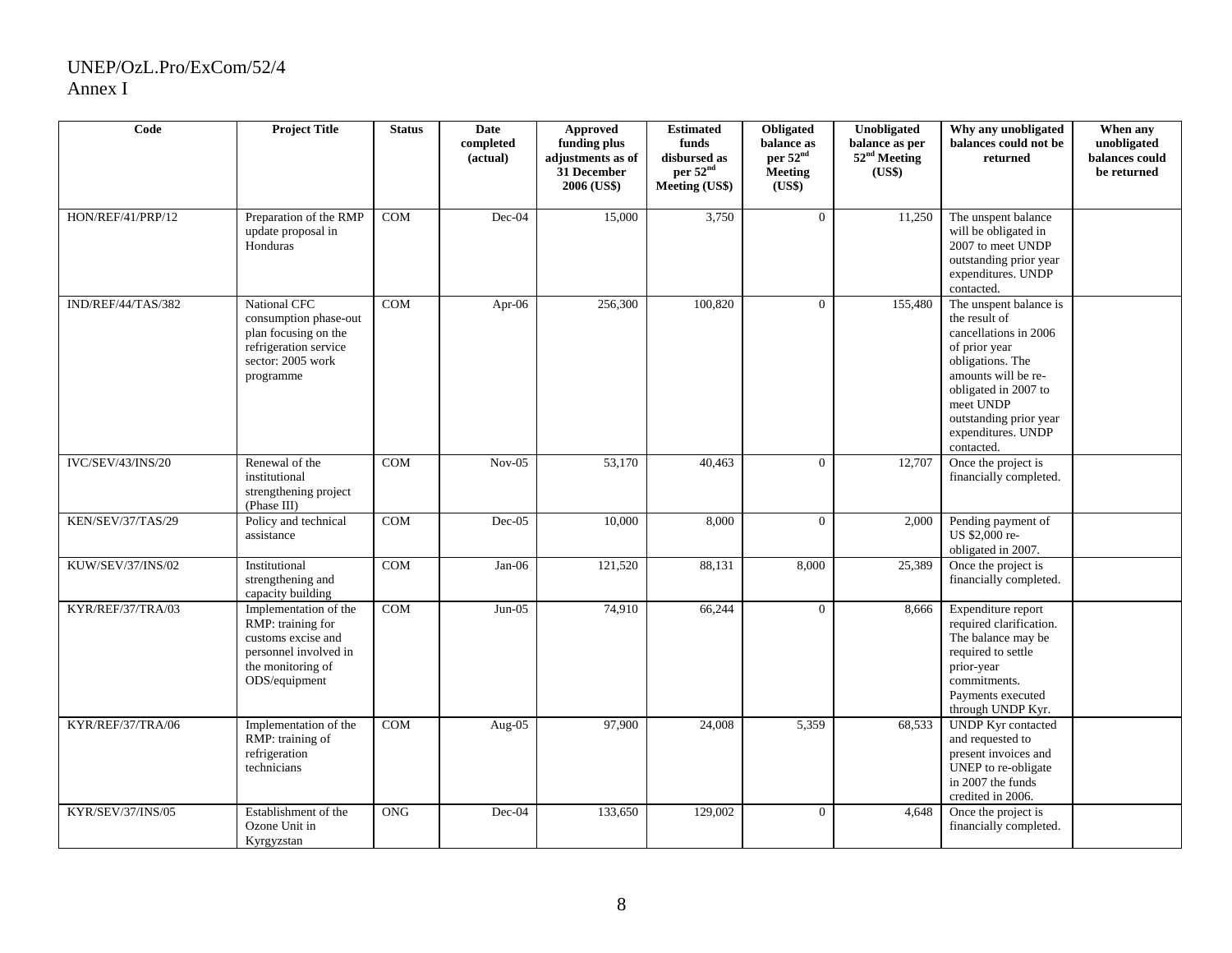| Code              | <b>Project Title</b>                                                                                                        | <b>Status</b> | Date<br>completed<br>(actual) | Approved<br>funding plus<br>adjustments as of<br>31 December<br>2006 (US\$) | <b>Estimated</b><br>funds<br>disbursed as<br>per 52 <sup>nd</sup><br><b>Meeting (US\$)</b> | Obligated<br>balance as<br>per 52 <sup>nd</sup><br><b>Meeting</b><br>(US\$) | Unobligated<br>balance as per<br>52 <sup>nd</sup> Meeting<br>(US\$) | Why any unobligated<br>balances could not be<br>returned                                                                                                                      | When any<br>unobligated<br>balances could<br>be returned |
|-------------------|-----------------------------------------------------------------------------------------------------------------------------|---------------|-------------------------------|-----------------------------------------------------------------------------|--------------------------------------------------------------------------------------------|-----------------------------------------------------------------------------|---------------------------------------------------------------------|-------------------------------------------------------------------------------------------------------------------------------------------------------------------------------|----------------------------------------------------------|
| LAO/SEV/34/INS/02 | Establishment of the<br>Ozone Unit for<br>implementing the<br>phase-out of ODS<br>under the Montreal<br>Protocol in Lao PDR | <b>FIN</b>    | Aug-04                        | 66,000                                                                      | 57,145                                                                                     | $\overline{0}$                                                              | 8,855                                                               | The amount of<br>US \$8,855 was<br>disbursed to the<br>Science Technology<br>Environmental<br>Agency of Laos. The<br>recording of<br>expenditures will take<br>place in 2007. |                                                          |
| LES/SEV/29/INS/06 | Renewal of institutional<br>strengthening in<br>Lesotho (Phase II)                                                          | COM           | Apr-05                        | 20,000                                                                      | 8,343                                                                                      | $\overline{0}$                                                              | 11,657                                                              | Once the project is<br>financially completed.                                                                                                                                 |                                                          |
| LIR/SEV/27/CPG/01 | Country programme<br>preparation in Liberia                                                                                 | COM           | Sep-03                        | 50,000                                                                      | 33,000                                                                                     | 2,500                                                                       | 14,500                                                              | Final report of<br>expenditures to be<br>recorded in 2007.<br>Some expenditures<br>required clarification.                                                                    |                                                          |
| MAR/SEV/10/INS/02 | Institutional<br>strengthening for the<br>phase-out of ozone<br>depleting substances in<br>Mauritius                        | COM           | $Dec-04$                      | 50,000                                                                      | 26,535                                                                                     | $\Omega$                                                                    | 23,465                                                              | Once the project is<br>financially completed.                                                                                                                                 |                                                          |
| MAU/REF/33/PRP/06 | Development of an<br><b>RMP</b> in Mauritius                                                                                | <b>COM</b>    | $Dec-03$                      | 60,000                                                                      | 21,905                                                                                     | $\overline{0}$                                                              | 38,095                                                              | Final report of<br>expenditures to be<br>recorded in 2007.<br>Payments executed by<br>UNDP not yet<br>reported.                                                               |                                                          |
| MDV/REF/38/TAS/06 | Implementation of the<br>RMP: monitoring and<br>review                                                                      | COM           | Aug-05                        | 15,000                                                                      | 1,036                                                                                      | $\overline{0}$                                                              | 13,964                                                              | Project completed.<br>Reconciliations of this<br>project account to take<br>place in 2007.                                                                                    |                                                          |
| MDV/REF/38/TRA/07 | Implementation of the<br>RMP: train the trainer<br>programme for<br>refrigeration service<br>technicians                    | COM           | $Jul-05$                      | 35,000                                                                      | 33,000                                                                                     | $\Omega$                                                                    | 2,000                                                               | Expenditure report not<br>yet recorded in UNON<br>accounts. The project<br>will be declared FIN<br>in 2007.                                                                   |                                                          |
| MDV/REF/38/TRA/08 | Implementation of the<br>RMP: training of<br>customs officials and<br>the Ozone Unit staff                                  | COM           | $Nov-05$                      | 35,000                                                                      | 27,973                                                                                     | $\overline{0}$                                                              | 7,027                                                               | UNDP to submit<br>invoices for payments<br>effected. The balance<br>cannot be returned<br>until UNDP request<br>the reimbursements.                                           | <b>UNDP</b> to submit<br>invoices.                       |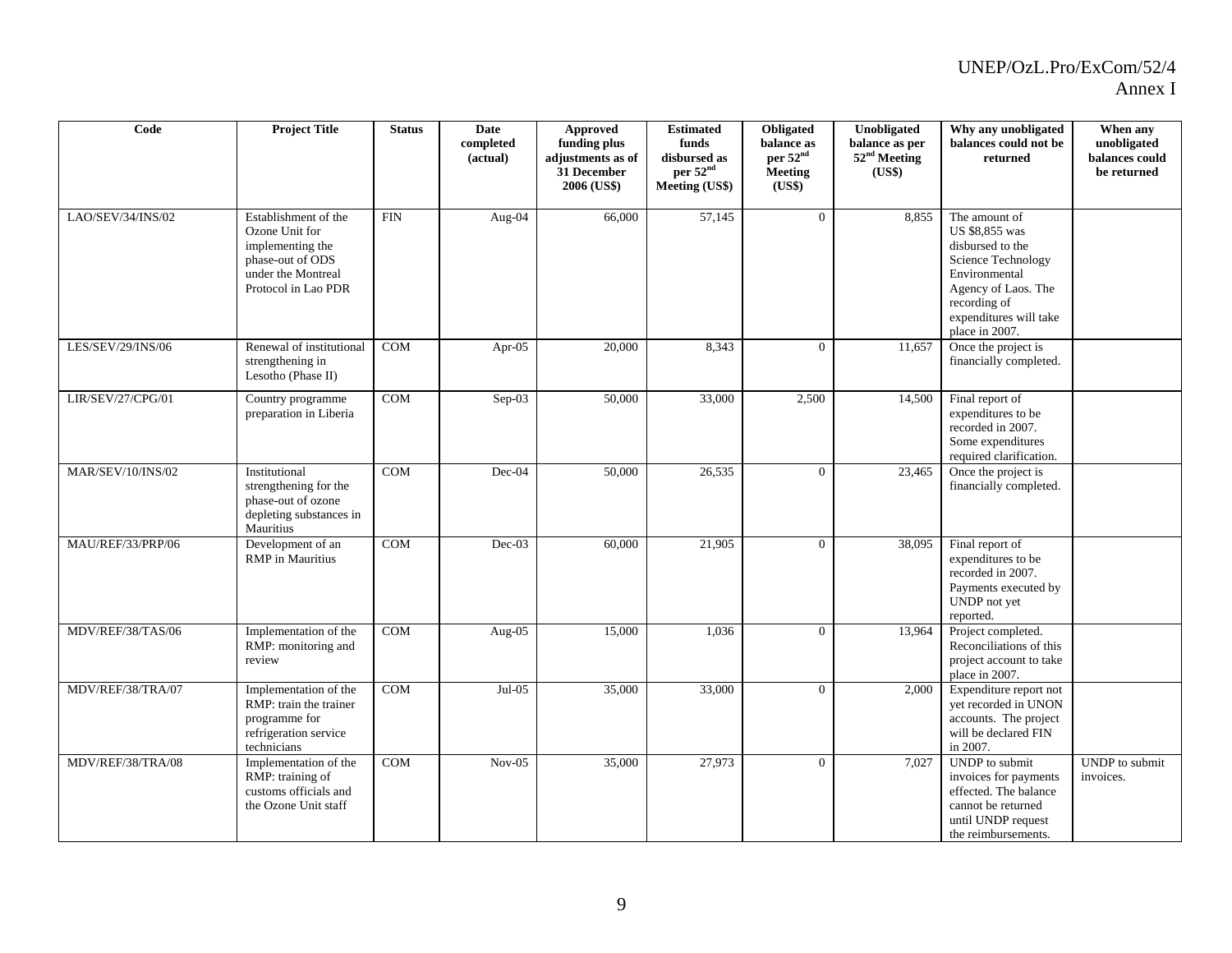| Code                     | <b>Project Title</b>                                                                                                | <b>Status</b> | Date<br>completed<br>(actual) | <b>Approved</b><br>funding plus<br>adjustments as of<br>31 December<br>2006 (US\$) | <b>Estimated</b><br>funds<br>disbursed as<br>per 52 <sup>nd</sup><br>Meeting (US\$) | Obligated<br>balance as<br>per 52 <sup>nd</sup><br><b>Meeting</b><br>(US\$) | Unobligated<br>balance as per<br>52 <sup>nd</sup> Meeting<br>(US\$) | Why any unobligated<br>balances could not be<br>returned                                                                                                                    | When any<br>unobligated<br>balances could<br>be returned |
|--------------------------|---------------------------------------------------------------------------------------------------------------------|---------------|-------------------------------|------------------------------------------------------------------------------------|-------------------------------------------------------------------------------------|-----------------------------------------------------------------------------|---------------------------------------------------------------------|-----------------------------------------------------------------------------------------------------------------------------------------------------------------------------|----------------------------------------------------------|
| MLI/REF/43/PRP/13        | Preparation of the RMP<br>update                                                                                    | <b>COM</b>    | $Nov-05$                      | 10,000                                                                             | $\Omega$                                                                            | $\overline{0}$                                                              | 10,000                                                              | Obligations cancelled<br>in 2006 and re-<br>obligated in 2007.<br>Expenditure report<br>still outstanding. No<br>disbursements have<br>been able to be<br>recorded in 2006. |                                                          |
| MOL/REF/25/TRA/04        | Implementation of the<br>RMP in Moldova:<br>training on monitoring<br>and control of CFC and<br>CFC using equipment | <b>COM</b>    | Dec-04                        | 66,550                                                                             | 38,000                                                                              | $\overline{0}$                                                              | 28,550                                                              | Obligations cancelled<br>in 2006 and re-<br>obligated in 2007.<br>Expenditure report<br>still outstanding.                                                                  | Project<br>completed.                                    |
| MOL/SEV/36/INS/07        | Renewal of institutional<br>strengthening projects<br>(Phase II)                                                    | <b>COM</b>    | Jul-04                        | 69,334                                                                             | 65,813                                                                              | $\Omega$                                                                    | 3,521                                                               | Once the project is<br>financially completed.                                                                                                                               |                                                          |
| <b>MOR/SEV/19/INS/03</b> | Creation of Ozone Unit<br>in Morocco                                                                                | <b>COM</b>    | Jul-04                        | 179,000                                                                            | 174,305                                                                             | $\overline{0}$                                                              | 4,695                                                               | Once the project is<br>financially completed.                                                                                                                               |                                                          |
| MYA/REF/29/PRP/03        | Preparation of a<br>refrigerant management<br>plan in Myanmar                                                       | <b>COM</b>    | Apr-05                        | 30,000                                                                             | 5,134                                                                               | $\mathbf{0}$                                                                | 24,866                                                              | Project requiring<br>accounts<br>reconciliation with<br>ESCAP. To be<br>executed in 2007.                                                                                   |                                                          |
| NEP/SEV/37/INS/11        | Renewal of institutional<br>strengthening project<br>(Phase II)                                                     | COM           | Aug-04                        | 53,733                                                                             | 49,458                                                                              | $\overline{0}$                                                              | 4,275                                                               | Once the project is<br>financially completed.                                                                                                                               |                                                          |
| OMA/SEV/37/TAS/07        | Policy and technical<br>assistance                                                                                  | <b>COM</b>    | Feb-06                        | 10.000                                                                             | 5,000                                                                               | $\overline{0}$                                                              | 5,000                                                               | Cancelled un-<br>liquidated obligations<br>of US \$5,000 in 2006<br>were re-obligated in<br>2007.                                                                           |                                                          |
| PER/REF/37/PRP/32        | Preparation of the<br>refrigerant management<br>plan update proposal in<br>Peru                                     | <b>COM</b>    | Jul-04                        | 15,000                                                                             | 8,375                                                                               | 3,625                                                                       | $\mathbf{0}$                                                        |                                                                                                                                                                             |                                                          |
| PER/SEV/29/INS/27        | Renewal of institutional<br>strengthening in Peru<br>(Phase II)                                                     | COM           | $Jun-02$                      | 102,700                                                                            | 57,990                                                                              | $\overline{0}$                                                              | 44,710                                                              | Once the project is<br>financially completed.                                                                                                                               |                                                          |
| PNG/SEV/19/INS/02        | Creation of an Ozone<br>Unit in Papua New<br>Guinea                                                                 | <b>COM</b>    | $Dec-03$                      | 45,800                                                                             | 21,085                                                                              | $\overline{0}$                                                              | 24,715                                                              | Once the project is<br>financially completed.                                                                                                                               |                                                          |
| RWA/SEV/36/INS/03        | Establishment of the<br>Ozone Unit in Rwanda                                                                        | <b>COM</b>    | Jan-05                        | 22,000                                                                             | 16,921                                                                              | $\overline{0}$                                                              | 5,079                                                               | Once the project is<br>financially completed.                                                                                                                               |                                                          |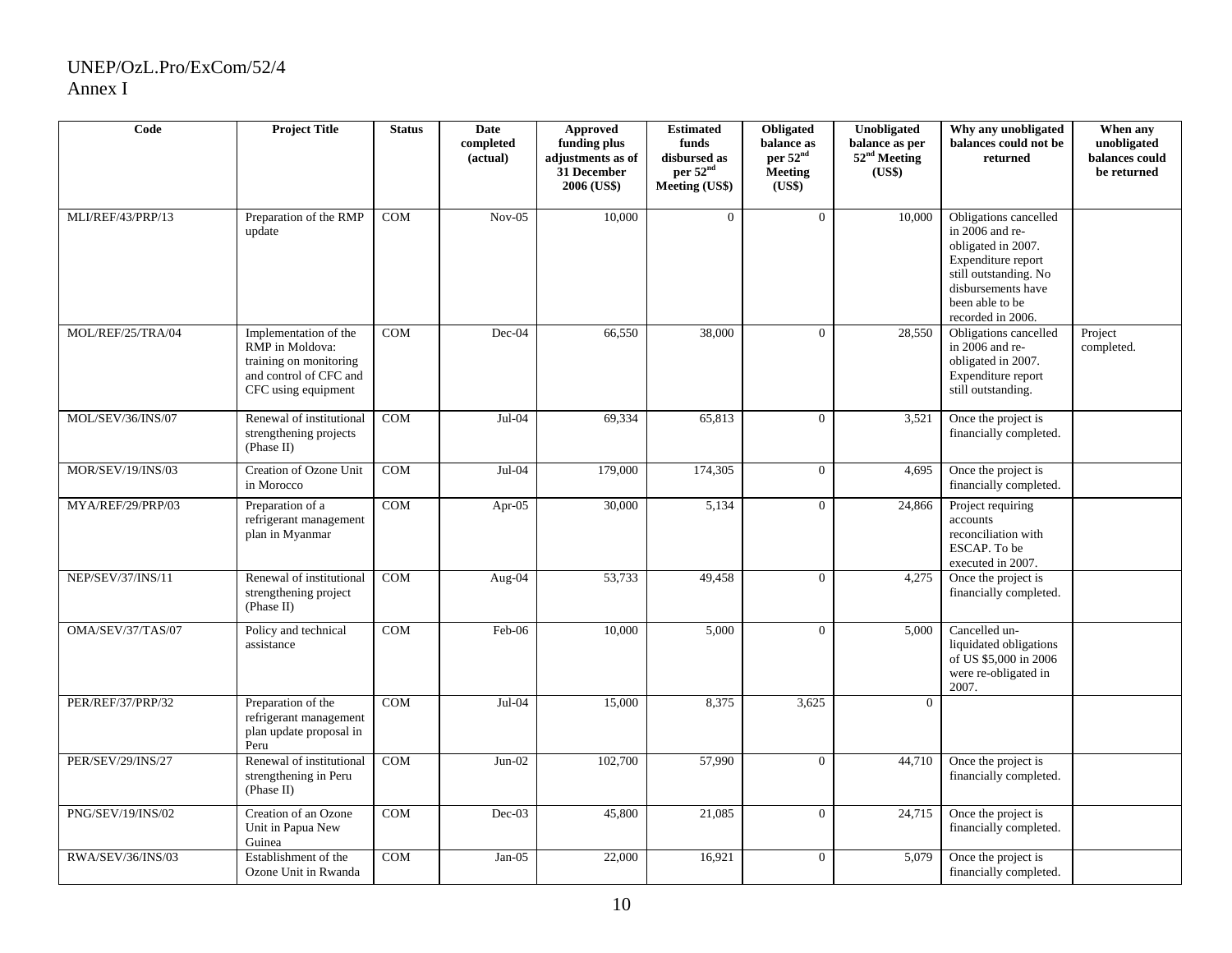| Code              | <b>Project Title</b>                                                                                                          | <b>Status</b> | Date<br>completed<br>(actual) | <b>Approved</b><br>funding plus<br>adjustments as of<br>31 December<br>2006 (US\$) | <b>Estimated</b><br>funds<br>disbursed as<br>per 52 <sup>nd</sup><br><b>Meeting (US\$)</b> | Obligated<br>balance as<br>per 52 <sup>nd</sup><br><b>Meeting</b><br>(US\$) | Unobligated<br>balance as per<br>52 <sup>nd</sup> Meeting<br>(US\$) | Why any unobligated<br>balances could not be<br>returned                                                                                                         | When any<br>unobligated<br>balances could<br>be returned |
|-------------------|-------------------------------------------------------------------------------------------------------------------------------|---------------|-------------------------------|------------------------------------------------------------------------------------|--------------------------------------------------------------------------------------------|-----------------------------------------------------------------------------|---------------------------------------------------------------------|------------------------------------------------------------------------------------------------------------------------------------------------------------------|----------------------------------------------------------|
| SAM/SEV/39/INS/06 | Extension of<br>institutional<br>strengthening project<br>(Phase II)                                                          | <b>COM</b>    | $Jan-06$                      | 26,000                                                                             | 17,971                                                                                     | $\Omega$                                                                    | 8,029                                                               | Once the project is<br>financially completed.                                                                                                                    |                                                          |
| SIL/SEV/35/TAS/01 | Formulation of a<br>national phase-out<br>strategy in Sierra Leone                                                            | COM           | Dec-03                        | 40,000                                                                             | 15,000                                                                                     | $\overline{0}$                                                              | 25,000                                                              | Cancelled un-<br>liquidated obligations<br>of US \$5,000 in 2006<br>were re-obligated in<br>2007.                                                                | Project<br>completed.                                    |
| SRL/REF/32/TRA/16 | Implementation of the<br>RMP: customs training<br>programme                                                                   | <b>COM</b>    | Apr- $05$                     | 87,000                                                                             | 45,367                                                                                     | $\theta$                                                                    | 41,633                                                              | The balance cannot be<br>returned as UNDP has<br>not submitted the final<br>expenditure report.                                                                  | Project completed<br>in April 2005.                      |
| SRL/REF/32/TRA/17 | Refrigeration training<br>project in Sri Lanka                                                                                | <b>COM</b>    | Sep-04                        | 196,997                                                                            | 140,997                                                                                    | 5,987                                                                       | 50,013                                                              | Payments executed by<br><b>UNDP</b> involving<br>US \$50,000. The<br>balance cannot be<br>returned as UNDP has<br>not submitted the final<br>expenditure report. |                                                          |
| STK/REF/44/PRP/07 | Preparation of a<br>refrigerant management<br>plan                                                                            | COM           | Mar-06                        | 15,000                                                                             | 10,478                                                                                     | 2,210                                                                       | $\Omega$                                                            |                                                                                                                                                                  |                                                          |
| STV/REF/25/TRA/03 | Implementation of the<br>RMP in St. Vincent and<br>Grenadines:<br>monitoring and control<br>of ODS and ODS based<br>equipment | COM           | Feb-05                        | 25,000                                                                             | 13,000                                                                                     | $\overline{0}$                                                              | 12,000                                                              | Project completed.<br><b>Balance</b> of<br>US \$12,000 required<br>to settle UNDP<br>invoices.                                                                   |                                                          |
| STV/REF/44/PRP/08 | Preparation of<br>refrigerant management<br>plan update                                                                       | <b>COM</b>    | $Nov-05$                      | 20,000                                                                             | 13,020                                                                                     | 2,413                                                                       | 4,567                                                               | Project completed.<br>Balance of US \$6,900<br>required in 2007 to<br>cover prior year<br>expenditures.                                                          |                                                          |
| SUD/SEV/34/INS/13 | Renewal of institutional<br>strengthening project in<br>Sudan                                                                 | COM           | Dec-04                        | 112,200                                                                            | 43,696                                                                                     | $\overline{0}$                                                              | 68,504                                                              | Once the project is<br>financially completed.                                                                                                                    |                                                          |
| VEN/REF/34/TRA/92 | Training of customs<br>officers                                                                                               | <b>COM</b>    | $Dec-05$                      | 120,000                                                                            | 107,836                                                                                    | $\overline{0}$                                                              | 12,164                                                              | Project completed.<br>Final expenditures<br>must be clarified. The<br>balance may be used<br>in 2007.                                                            |                                                          |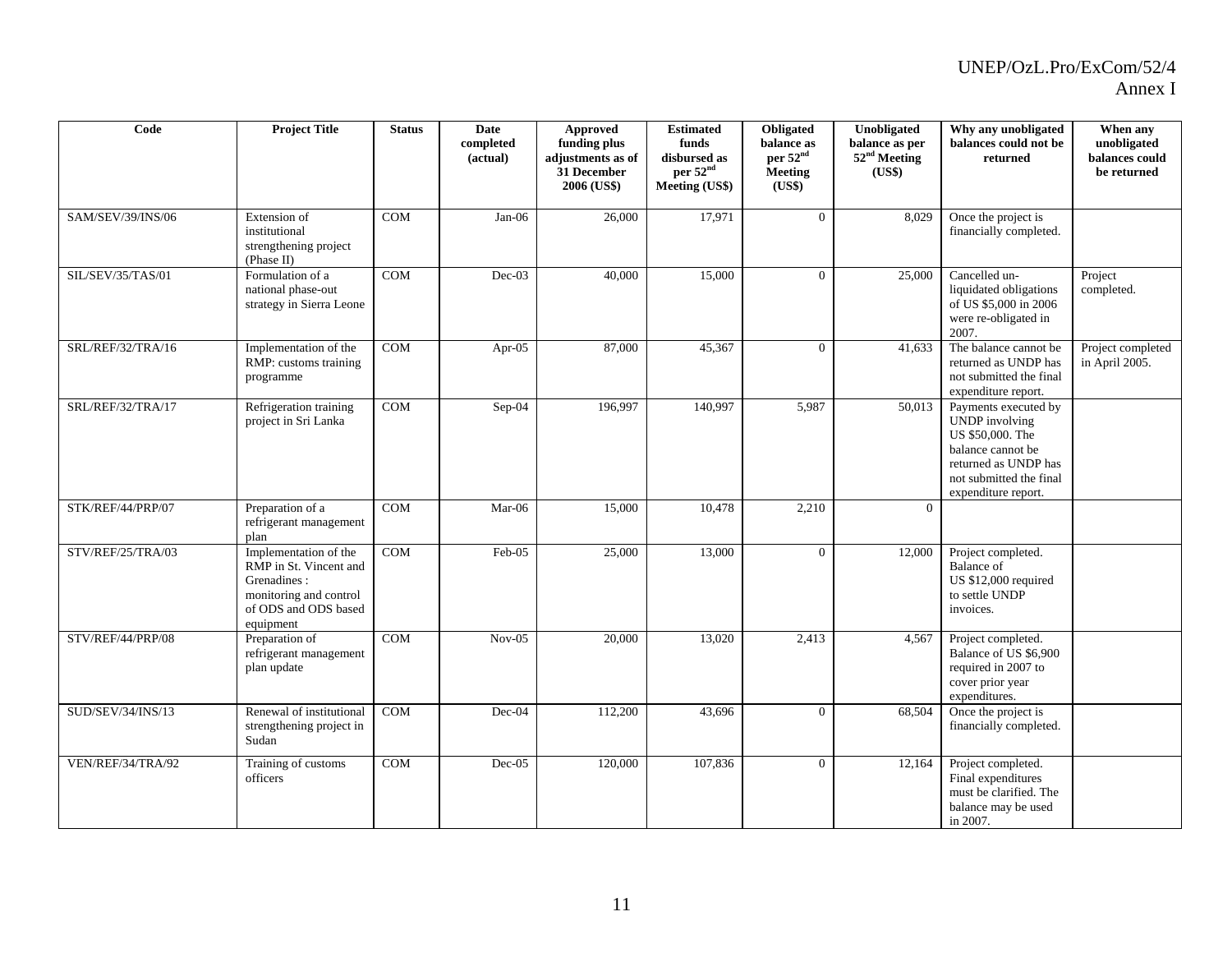| Code              | <b>Project Title</b>                                                                         | <b>Status</b> | Date<br>completed<br>(actual) | Approved<br>funding plus<br>adjustments as of<br>31 December<br>2006 (US\$) | <b>Estimated</b><br>funds<br>disbursed as<br>per $52nd$<br>Meeting (US\$) | Obligated<br>balance as<br>per $52nd$<br>Meeting<br>(US\$) | Unobligated<br>balance as per<br>$52nd$ Meeting<br>(US\$) | Why any unobligated<br>balances could not be<br>returned  | When any<br>unobligated<br>balances could<br>be returned |
|-------------------|----------------------------------------------------------------------------------------------|---------------|-------------------------------|-----------------------------------------------------------------------------|---------------------------------------------------------------------------|------------------------------------------------------------|-----------------------------------------------------------|-----------------------------------------------------------|----------------------------------------------------------|
| VEN/SEV/34/TAS/90 | Review of ODS license<br>system and Decree<br>3220 related to control<br>of these substances | <b>COM</b>    | $Dec-05$                      | 80,000                                                                      | 35,500                                                                    | $\Omega$                                                   | 44,500                                                    | Project completed.<br>Final invoice awaited<br>from UNDP. |                                                          |
| VIE/SEV/40/INS/42 | Extension of<br>institutional<br>strengthening project                                       | <b>COM</b>    | $Jul-05$                      | 118,956                                                                     | 91,799                                                                    |                                                            | 27,157                                                    | Once the project is<br>financially completed.             |                                                          |
| ZAM/SEV/30/INS/11 | Renewal of institutional<br>strengthening in<br>Zambia                                       | <b>COM</b>    | $Dec-04$                      | 50,400                                                                      | 7,777                                                                     | $\Omega$                                                   | 42,623                                                    | Once the project is<br>financially completed.             |                                                          |
| Total             |                                                                                              |               |                               | 13,420,735                                                                  | 11,350,620                                                                | 173,302                                                    | 1,680,292                                                 |                                                           |                                                          |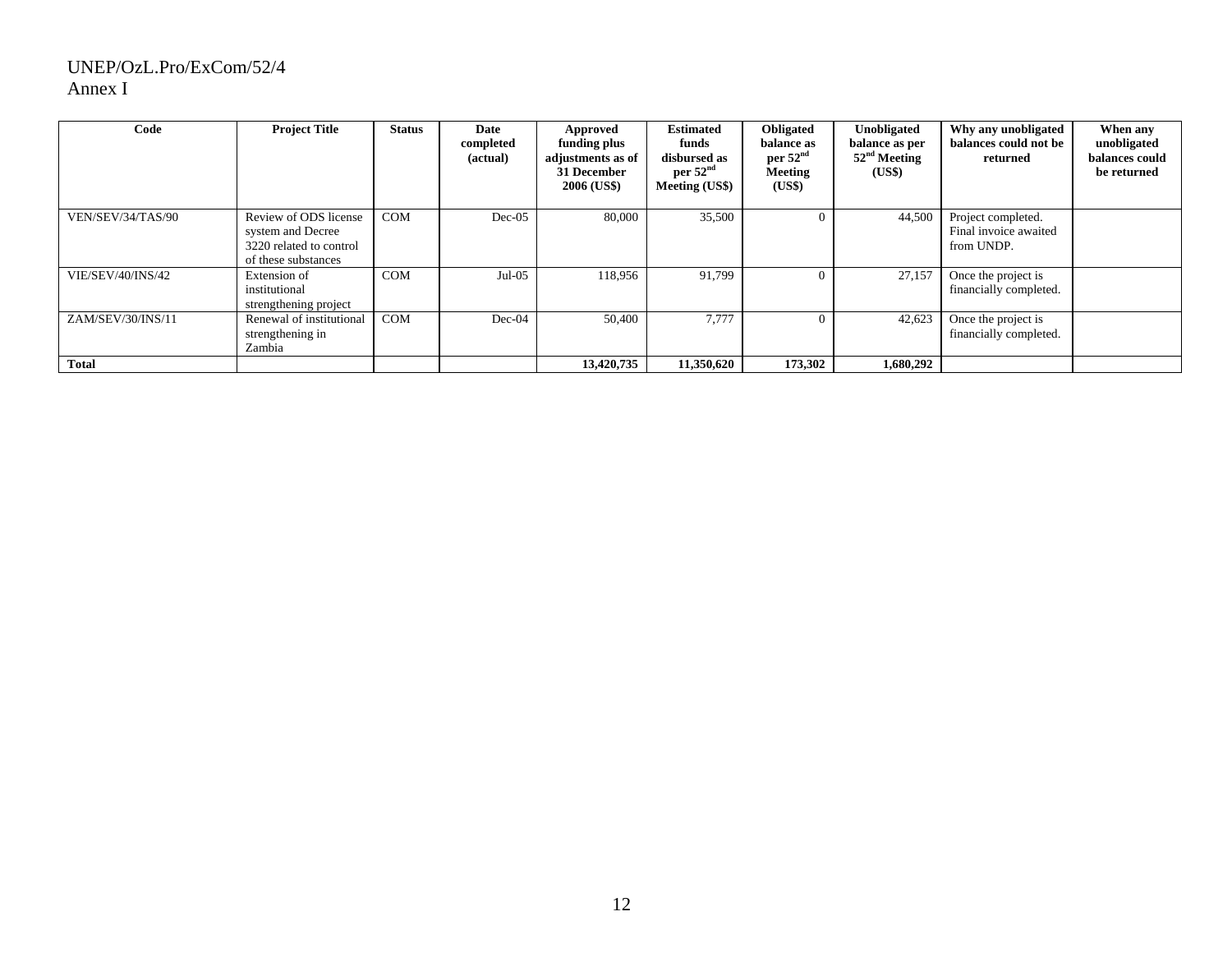#### **UNIDO**

| Code               | Project title                                                                                                                                                                                                                                                          | <b>Status</b> | Date<br>completed<br>(actual) | Approved<br>funding plus<br>adjustments as<br>of 31 December<br>2006 (US\$) | <b>Estimated</b><br>funds<br>disbursed as<br>per 52 <sup>nd</sup><br>Meeting (US\$) | Obligated<br>balance as<br>per 52 <sup>nd</sup><br>Meeting<br>(US\$) | Unobligated<br>balance as per<br>52 <sup>nd</sup> Meeting<br>(US\$) | Why any<br>unobligated<br>balances could<br>not be<br>returned* | When any<br>unobligated<br>balances could<br>be returned |
|--------------------|------------------------------------------------------------------------------------------------------------------------------------------------------------------------------------------------------------------------------------------------------------------------|---------------|-------------------------------|-----------------------------------------------------------------------------|-------------------------------------------------------------------------------------|----------------------------------------------------------------------|---------------------------------------------------------------------|-----------------------------------------------------------------|----------------------------------------------------------|
| ALB/PHA/39/INV/10  | National ozone depleting<br>substances phase-out plan:<br>conversion of cleaning<br>installations from carbon<br>tetrachloride (CTC) to<br>tetrachloroethylene (PER) at<br>Energy Combinat Ltd.,<br>Elbasan                                                            | <b>COM</b>    | Dec-05                        | 45,000                                                                      | 44,808                                                                              | $\Omega$                                                             | 192                                                                 | <b>MY</b>                                                       | n/a                                                      |
| BHE/REF/39/INV/14  | Replacement of CFC-12 with<br>HFC-134a, CFC-11 with<br>HCFC-141b, and TCA with<br>non-cleaning process in the<br>manufacture of commercial<br>refrigeration equipment,<br>panels, and heat exchangers at<br>three enterprises (Soko Paneli,<br>Soko IPV and Kuca Leda) | <b>COM</b>    | $Dec-05$                      | 175,283                                                                     | 169,414                                                                             | 2,595                                                                | 3,274                                                               | $\mathfrak{Z}$                                                  | 53                                                       |
| CPR/FOA/34/INV/376 | Phase-out of CFC-12 in the<br>manufacture of extruded<br>polystyrene foams to butane at<br>9 enterprises (umbrella)                                                                                                                                                    | <b>COM</b>    | Dec-04                        | 2,808,338                                                                   | 2,655,750                                                                           | 136,278                                                              | 16,310                                                              | $\overline{4}$                                                  | 54                                                       |
| CPR/FOA/36/INV/387 | Terminal umbrella project for<br>the elimination of CFC-12 in<br>manufacturing of EPE foam<br>packaging nets at 30<br>enterprises                                                                                                                                      | <b>COM</b>    | Dec-04                        | 4,325,709                                                                   | 4,094,468                                                                           | 212,641                                                              | 18,600                                                              | $\overline{4}$                                                  | 54                                                       |
| CRO/PHA/39/INV/20  | Terminal phase-out<br>management plan for CFCs in<br>Croatia (first tranche)                                                                                                                                                                                           | COM           | Apr-05                        | 184,000                                                                     | 174,140                                                                             | 9,468                                                                | 392                                                                 | $\overline{MY}$                                                 | n/a                                                      |
| CRO/PHA/42/TAS/22  | Terminal phase-out<br>management plan (second<br>tranche)                                                                                                                                                                                                              | <b>COM</b>    | $Dec-05$                      | 48,300                                                                      | 38,958                                                                              | 8,000                                                                | 1,342                                                               | <b>MY</b>                                                       | n/a                                                      |
| DRK/REF/40/INV/26  | Sectoral phase-out in domestic<br>refrigeration sector at 5th<br>October Electronic and<br>Automation Company in China<br>(first tranche)                                                                                                                              | COM           | Dec-04                        | 384,000                                                                     | 343,616                                                                             | 40,384                                                               | $\overline{0}$                                                      | <b>MY</b>                                                       | n/a                                                      |
| IND/PAG/34/INV/314 | Conversion of carbon<br>tetrachloride as process agent<br>to monochlorobenzene at FDC<br>Limited, Roha                                                                                                                                                                 | <b>COM</b>    | Dec-04                        | 238,371                                                                     | 234,766                                                                             | 3,414                                                                | 191                                                                 | 3                                                               | 53                                                       |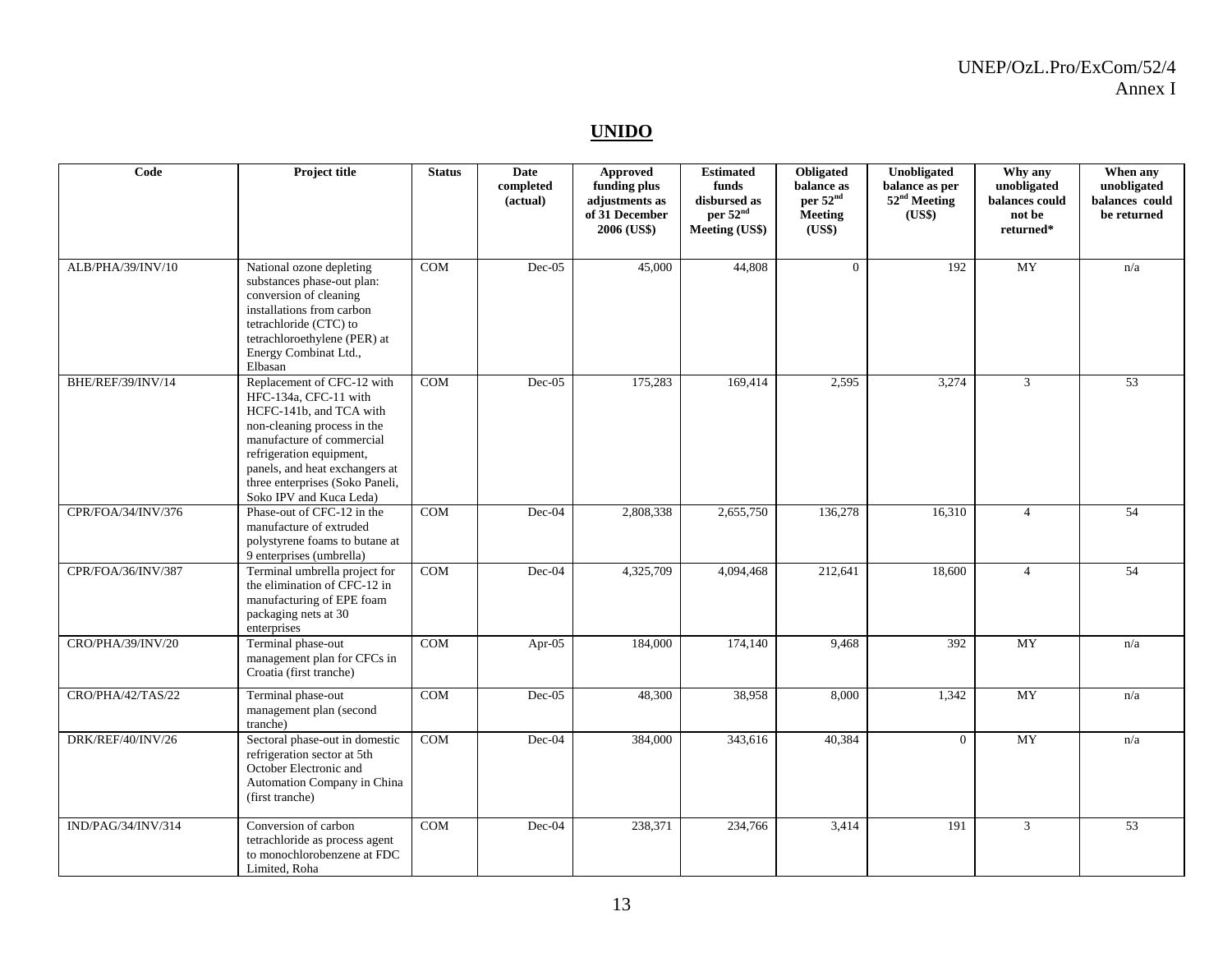| Code                            | <b>Project title</b>                                                                                                                                                      | <b>Status</b> | <b>Date</b><br>completed<br>(actual) | Approved<br>funding plus<br>adjustments as<br>of 31 December<br>2006 (US\$) | <b>Estimated</b><br>funds<br>disbursed as<br>per 52 <sup>nd</sup><br><b>Meeting (US\$)</b> | Obligated<br>balance as<br>per 52 <sup>nd</sup><br><b>Meeting</b><br>(US\$) | Unobligated<br>balance as per<br>52 <sup>nd</sup> Meeting<br>(US\$) | Why any<br>unobligated<br>balances could<br>not be<br>returned* | When any<br>unobligated<br>balances could<br>be returned |
|---------------------------------|---------------------------------------------------------------------------------------------------------------------------------------------------------------------------|---------------|--------------------------------------|-----------------------------------------------------------------------------|--------------------------------------------------------------------------------------------|-----------------------------------------------------------------------------|---------------------------------------------------------------------|-----------------------------------------------------------------|----------------------------------------------------------|
| IRA/FOA/37/INV/155              | Conversion from CFC-11 to n-<br>pentane in the production of<br>rigid foam panels at<br>Yakhchavan Co.                                                                    | <b>COM</b>    | Dec-05                               | 531,838                                                                     | 514,785                                                                                    | 16,209                                                                      | 844                                                                 | $\mathbf{3}$                                                    | 53                                                       |
| $IR\overline{A/PHA}/41/INV/162$ | National CFC phase-out plan:<br>2004 annual implementation<br>programme                                                                                                   | <b>COM</b>    | $Dec-05$                             | 2,465,906                                                                   | 2,455,562                                                                                  | 6,400                                                                       | 3,944                                                               | MY                                                              | n/a                                                      |
| LEB/FUM/38/INV/52               | Phase-out of methyl bromide<br>for soil fumigation in<br>strawberry production (second<br>tranche) in Lebanon                                                             | COM           | $Dec-03$                             | 421,946                                                                     | 409.830                                                                                    | 11,148                                                                      | 968                                                                 | <b>MY</b>                                                       | n/a                                                      |
| LIB/PHA/41/INV/22               | National ODS phase-out plan:<br>first tranche                                                                                                                             | <b>COM</b>    | Aug- $05$                            | 1,500,000                                                                   | 1,498,759                                                                                  | 1,220                                                                       | 21                                                                  | <b>MY</b>                                                       | n/a                                                      |
| LIB/REF/32/INV/03               | Phasing out ODS in the<br>production of refrigerators and<br>freezers at Electrical<br><b>Household Appliances</b><br>Manufacturing                                       | <b>COM</b>    | Mar-04                               | 558,113                                                                     | 365,013                                                                                    | 191,573                                                                     | 1,527                                                               | $\overline{4}$                                                  | 54                                                       |
| MDN/ARS/32/INV/17               | Phase-out of CFC-11 and<br>CFC-12 in the manufacture of<br>aerosols by conversion to HFC<br>and hydrocarbon propellants at<br>Alkaloid A.D.                               | CLO           |                                      | 110,000                                                                     | 99,467                                                                                     | $\Omega$                                                                    | 10,533                                                              | $\overline{4}$                                                  | $\overline{54}$                                          |
| MOR/FUM/34/INV/44               | Phase-out of methyl bromide<br>for soil fumigation in tomato<br>production (first tranche)                                                                                | COM           | $Sep-05$                             | 400,000                                                                     | 386,796                                                                                    | 10,682                                                                      | 2,522                                                               | $\overline{MY}$                                                 | n/a                                                      |
| NIR/PHA/38/INV/105              | National CFC phase-out plan:<br>refrigeration manufacturing<br>sub-sector (first tranche)                                                                                 | <b>COM</b>    | Mar-06                               | 682,386                                                                     | 628,661                                                                                    | 51,826                                                                      | 1,899                                                               | <b>MY</b>                                                       | n/a                                                      |
| OMA/REF/34/TAS/06               | Implementation of the RMP:<br>recovery and recycling project                                                                                                              | <b>COM</b>    | $Dec-05$                             | 230,000                                                                     | 226,795                                                                                    | 2,703                                                                       | 502                                                                 | $\mathfrak{Z}$                                                  | 53                                                       |
| PAK/REF/41/TAS/56               | Implementation of the RMP<br>(institutional framework,<br>customs empowerment,<br>training service technicians,<br>recovery and recycling) in<br>Pakistan (first tranche) | <b>COM</b>    | Dec-04                               | 191,000                                                                     | 155,217                                                                                    | 28,000                                                                      | 7,783                                                               | <b>MY</b>                                                       | n/a                                                      |
| <b>Total</b>                    |                                                                                                                                                                           |               |                                      | 46,445,818                                                                  | 45,521,870                                                                                 | 732,541                                                                     | 70,844                                                              |                                                                 |                                                          |

: 2: Financial completion initiated; 3: Financial completion being initiated; 4: Financial completion to be initiated after settlement of all pending issues

 $MY = Multiyear$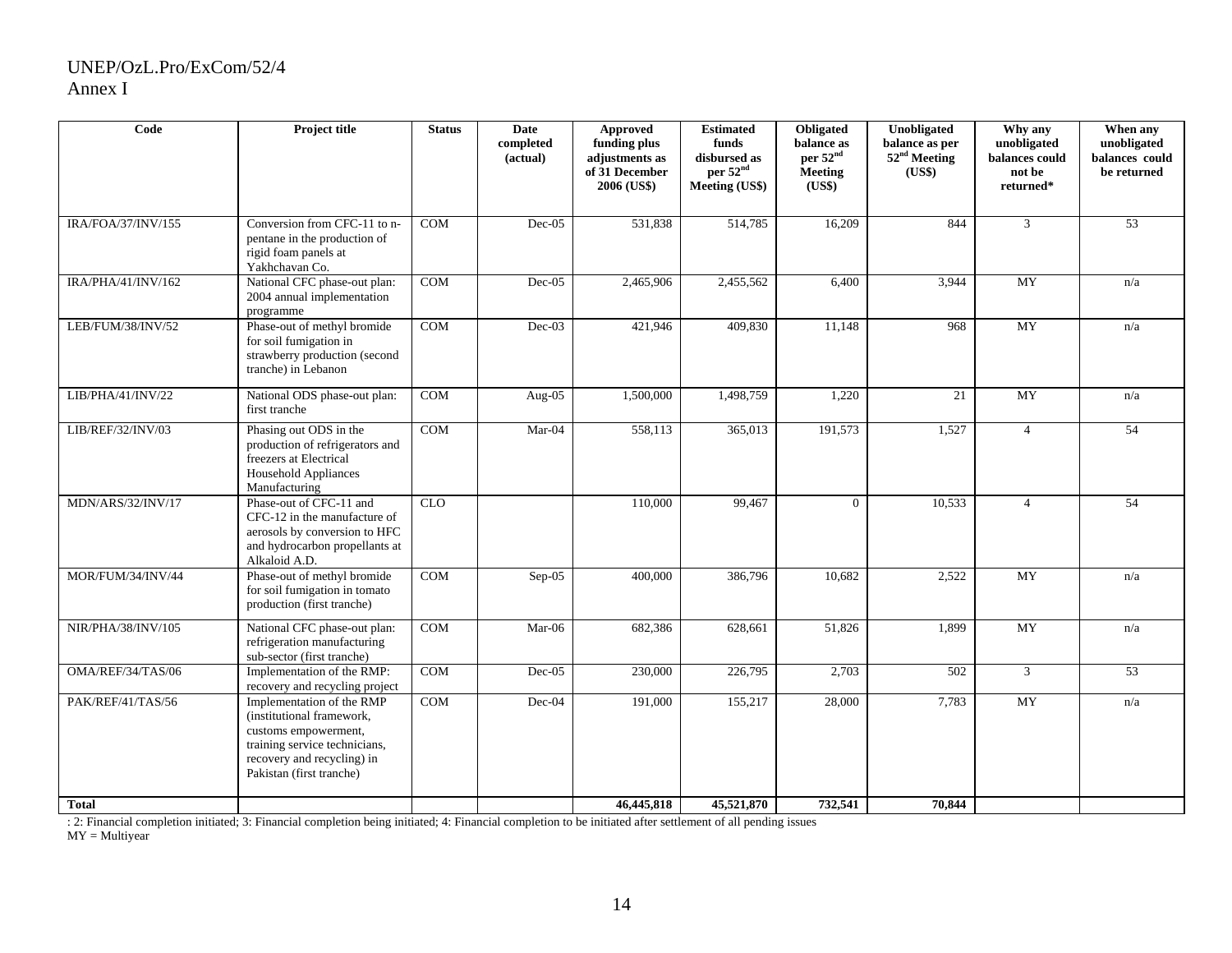#### **WORLD BANK**

| Code               | Project title                                                                                     | <b>Status</b> | Date<br>completed<br>(actual) | <b>Approved</b><br>funding plus<br>adjustments as of<br>31 December<br>2006 (US\$) | <b>Estimated</b><br>cumulative<br>funds disbursed<br>as per 52 <sup>nd</sup><br>Meeting (US\$) | Obligated<br>balance as per<br>52 <sup>nd</sup> Meeting<br>(US\$) | Unobligated<br>balance as per 52 <sup>nd</sup><br>Meeting (US\$) | Why any<br>unobligated balances<br>could not be<br>returned/disbursed | When any<br>unobligated<br>balances could<br>be<br>returned/disbu<br>rsed |
|--------------------|---------------------------------------------------------------------------------------------------|---------------|-------------------------------|------------------------------------------------------------------------------------|------------------------------------------------------------------------------------------------|-------------------------------------------------------------------|------------------------------------------------------------------|-----------------------------------------------------------------------|---------------------------------------------------------------------------|
| ARG/PRO/38/INV/133 | CFC production<br>closure plan (first<br>tranche)                                                 | COM           | $Dec-03$                      | 500,000                                                                            | 90,863                                                                                         | 409,137                                                           | $\Omega$                                                         |                                                                       |                                                                           |
| ARG/PRO/44/INV/141 | Strategy for gradual<br>phase-out of CFC-11<br>and CFC-12<br>production: 2004<br>annual programme | <b>COM</b>    | Dec-05                        | 3,500,000                                                                          | 3,312,000                                                                                      | 188,000                                                           | $\Omega$                                                         |                                                                       |                                                                           |
| ARG/PRO/45/INV/143 | Strategy for gradual<br>phase-out of CFC-11<br>and CFC-12<br>production: 2005<br>annual programme | <b>COM</b>    | Apr-06                        | 300,000                                                                            | $\Omega$                                                                                       | 300,000                                                           | $\Omega$                                                         |                                                                       |                                                                           |
| CPR/FOA/41/INV/405 | Sector plan for phase-<br>out of CFC-11 in the<br>China foam sector:<br>2004 annual<br>programme  | COM           | Dec-04                        | 10,903,000                                                                         | 8,784,400                                                                                      | 2,118,600                                                         | $\Omega$                                                         |                                                                       |                                                                           |
| CPR/FOA/44/INV/424 | Sector plan for phase-<br>out of CFC-11 in the<br>China foam sector:<br>2005 annual<br>programme  | COM           | Dec-05                        | 10,903,000                                                                         | 416,000                                                                                        | 10,487,000                                                        | $\Omega$                                                         |                                                                       |                                                                           |
| CPR/HAL/44/INV/423 | Sector plan for halon<br>phase-out in China:<br>2005 annual<br>programme                          | COM           | Nov-05                        | 1,800,000                                                                          | 1,440,000                                                                                      | 360,000                                                           | $\overline{0}$                                                   |                                                                       |                                                                           |
| ECU/PHA/41/INV/32  | National CFC phase-<br>out plan: first tranche                                                    | COM           | Apr-05                        | 777,326                                                                            | 355,682                                                                                        | 421,644                                                           |                                                                  |                                                                       |                                                                           |
| IDS/FOA/42/INV/160 | Phase-out of residual<br>CFCs in the foam<br>sector                                               | COM           | Dec-05                        | 1,725,000                                                                          | 1,510,837                                                                                      | 214,163                                                           | $\overline{0}$                                                   |                                                                       |                                                                           |
| IND/PHA/42/INV/373 | CTC phase-out plan for<br>the consumption and<br>production sectors:<br>2004 work programme       | COM           | Apr-05                        | 9,180,112                                                                          | 7,737,960                                                                                      | 1,442,152                                                         |                                                                  |                                                                       |                                                                           |
| MAL/PHA/35/INV/145 | National CFC phase-<br>out plan: 2002 annual<br>programme                                         | COM           | Dec-02                        | 1,799,940                                                                          | 1,396,211                                                                                      | 403,729                                                           | $\Omega$                                                         |                                                                       |                                                                           |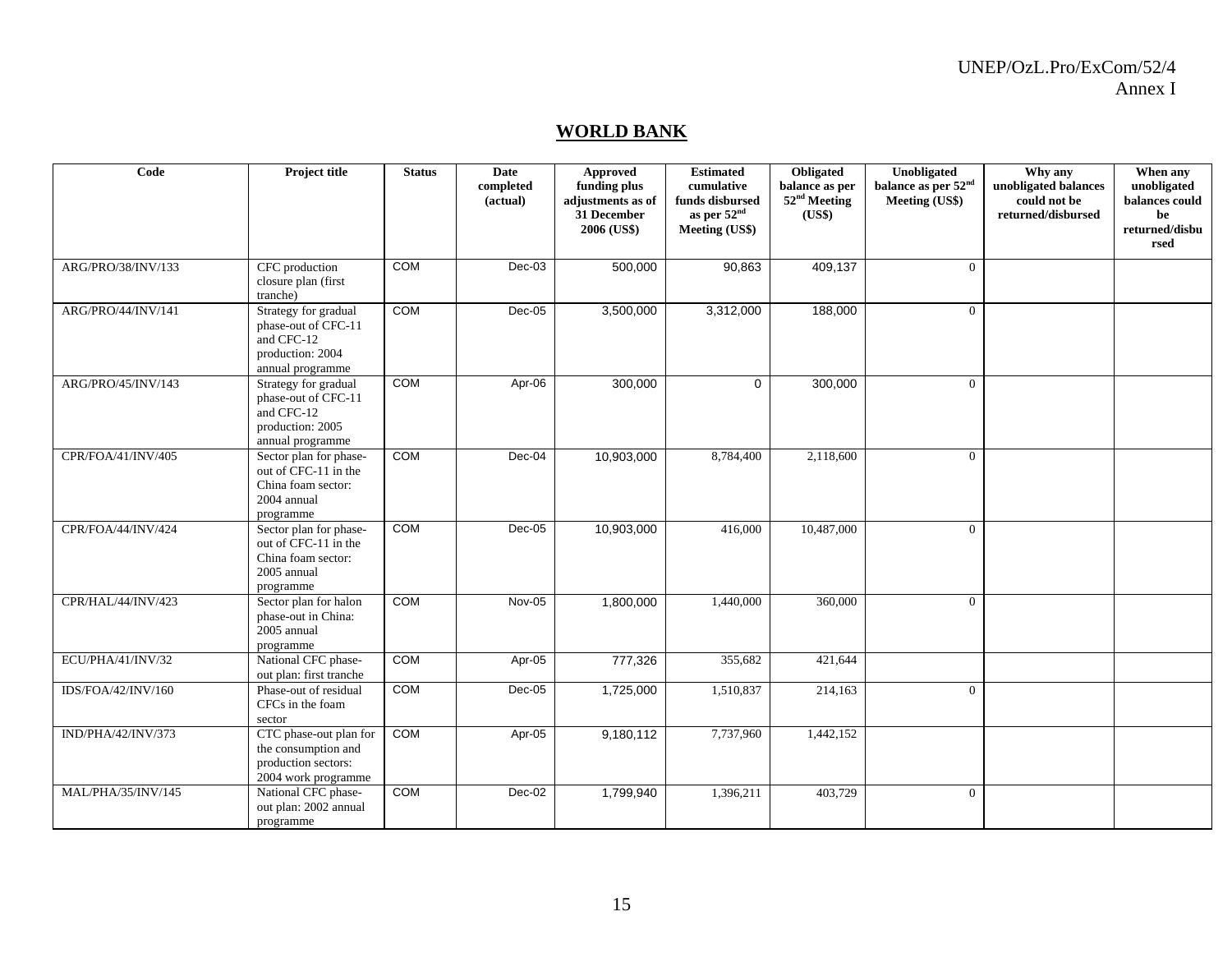| Code               | Project title                                                                                                                                                                    | <b>Status</b> | <b>Date</b><br>completed<br>(actual) | <b>Approved</b><br>funding plus<br>adjustments as of<br>31 December<br>2006 (US\$) | <b>Estimated</b><br>cumulative<br>funds disbursed<br>as per $52nd$<br><b>Meeting (US\$)</b> | Obligated<br>balance as per<br>52 <sup>nd</sup> Meeting<br>(US\$) | Unobligated<br>balance as per 52 <sup>nd</sup><br>Meeting (US\$) | Why any<br>unobligated balances<br>could not be<br>returned/disbursed | When any<br>unobligated<br>balances could<br>be<br>returned/disbu<br>rsed |
|--------------------|----------------------------------------------------------------------------------------------------------------------------------------------------------------------------------|---------------|--------------------------------------|------------------------------------------------------------------------------------|---------------------------------------------------------------------------------------------|-------------------------------------------------------------------|------------------------------------------------------------------|-----------------------------------------------------------------------|---------------------------------------------------------------------------|
| MAL/PHA/37/INV/147 | National CFC phase-<br>out plan: 2002 annual<br>plan (release of second<br>tranche)                                                                                              | COM           | Aug-03                               | 2,969,065                                                                          | 2,790,964                                                                                   | 178,101                                                           | $\Omega$                                                         |                                                                       |                                                                           |
| MAL/PHA/40/INV/149 | National CFC phase-<br>out plan: 2003 annual<br>work programme                                                                                                                   | <b>COM</b>    | Dec-04                               | 2,013,100                                                                          | 1,869,385                                                                                   | 143,715                                                           | $\overline{0}$                                                   |                                                                       |                                                                           |
| MAL/PHA/44/INV/154 | National CFC phase-<br>out plan: 2004 annual<br>programme                                                                                                                        | COM           | $Dec-05$                             | 1,688,300                                                                          | 682,800                                                                                     | 1,005,500                                                         | $\theta$                                                         |                                                                       |                                                                           |
| PAK/REF/32/INV/40  | Conversion to CFC-<br>free technology in the<br>manufacture of<br>polyurethane foam<br>(flexible slabstock,<br>flexible molded, rigid<br>foam) at Diamond<br>Group of Industries | COM           | Nov-05                               | 204,736                                                                            | 124,928                                                                                     | 57,938                                                            | $\Omega$                                                         |                                                                       |                                                                           |
| PHI/PHA/38/INV/69  | National CFC phase<br>out plan:<br>manufacturing sector<br>(first tranche)                                                                                                       | <b>COM</b>    | $Dec-03$                             | 2,858,473                                                                          | 2,012,063                                                                                   | 846,410                                                           | $\Omega$                                                         |                                                                       |                                                                           |
| PHI/PHA/41/INV/71  | National CFC phase-<br>out plan<br>(manufacturing sector):<br>2004 annual<br>programme                                                                                           | <b>COM</b>    | Dec-04                               | 1,877,418                                                                          | 1,526,672                                                                                   | 350,746                                                           | $\Omega$                                                         |                                                                       |                                                                           |
| PHI/PHA/44/INV/75  | National CFC phase-<br>out plan: 2005 annual<br>programme                                                                                                                        | <b>COM</b>    | $Dec-05$                             | 2,160,071                                                                          | 1,941,070                                                                                   | 219,001                                                           | $\Omega$                                                         |                                                                       |                                                                           |
| THA/PHA/37/INV/138 | National CFC phase-<br>out plan: release of<br>second tranche for<br>implementation of the<br>2002 annual plan                                                                   | <b>COM</b>    | $Dec-03$                             | 5,194,380                                                                          | 4,451,929                                                                                   | 742,451                                                           | $\theta$                                                         |                                                                       |                                                                           |
| THA/PHA/41/INV/140 | National CFC phase-<br>out plan: 2003 annual<br>programme                                                                                                                        | <b>COM</b>    | Mar-04                               | 4,011,846                                                                          | 930,991                                                                                     | 3,080,855                                                         | $\overline{0}$                                                   |                                                                       |                                                                           |
| THA/PHA/42/INV/141 | National CFC phase-<br>out plan: 2004 annual<br>programme                                                                                                                        | <b>COM</b>    | Apr-05                               | 1,315,400                                                                          | 69,747                                                                                      | 1,245,653                                                         | $\overline{0}$                                                   |                                                                       |                                                                           |
| TUR/PHA/38/INV/79  | Total phase out of<br>CFCs plan: 2003<br>annual programme                                                                                                                        | <b>COM</b>    | $Dec-03$                             | 2,500,000                                                                          | 1,815,891                                                                                   | 684,109                                                           | $\Omega$                                                         |                                                                       |                                                                           |